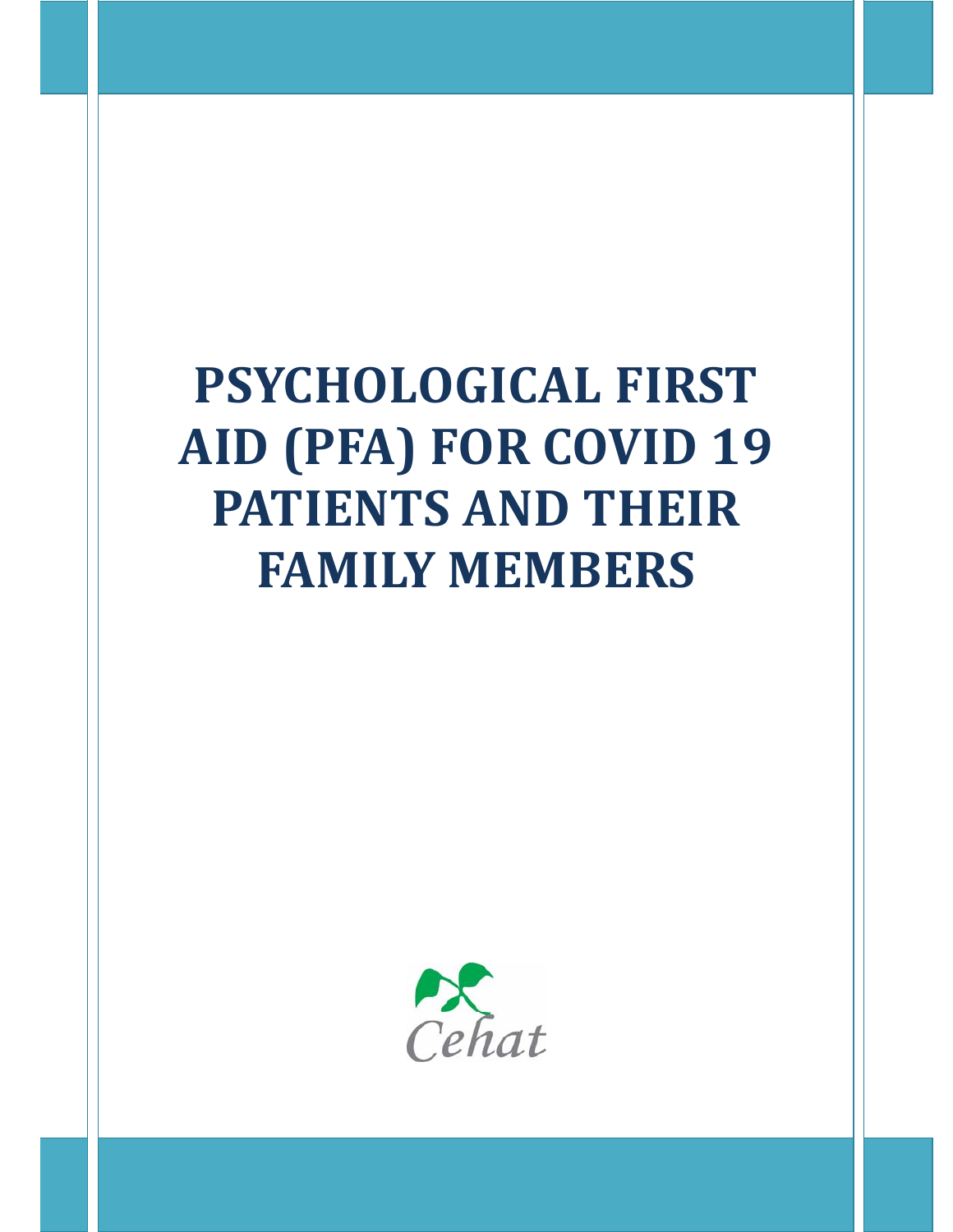# **Table of Contents**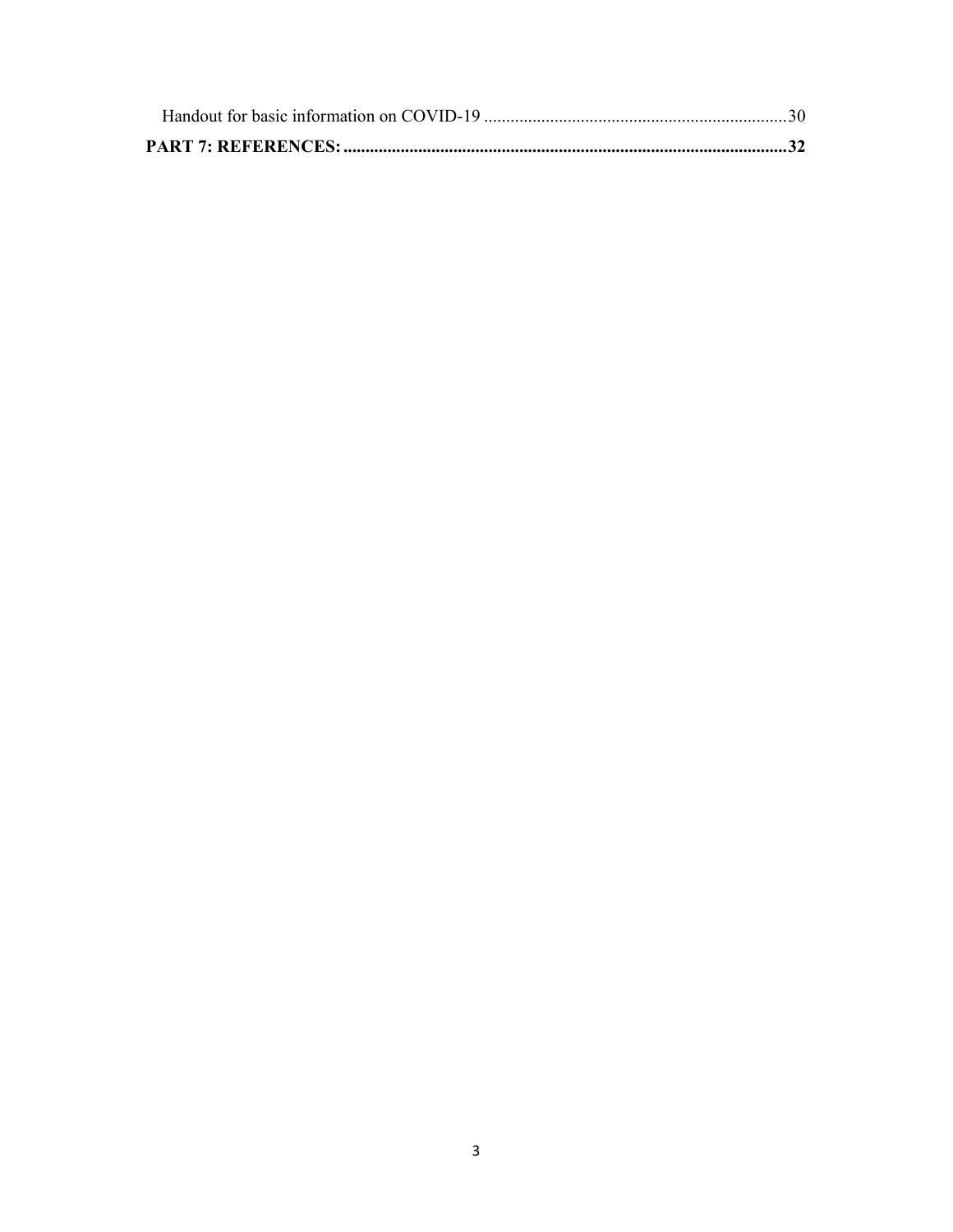# **PART 1: BASICS OF PSYCHOLOGICAL FIRST AID (PFA)**

#### **Introduction**

COVID 19 is a disease that has swept across the world in the form of a global pandemic. High mortality and morbidity worldwide, have instilled fear in the mind of the common man. There is anxiety about the transmission of the disease, being infected, and transmitting it to families & friends. Lockdowns, quarantines, isolation phases, losing loved ones have serious mental health effects. In addition to this, the uncertainty owing to the changing nature of the disease, treatment protocols, recent complications, testing, vaccine schedules, and myths related to COVID 19, add to the psychological stress of the individual.

## **Need for PFA:**

The primary focus of the health care systems currently is treatment and prevention of transmission and eventually disease containment. Along with this, identifying stressors like anxiety and fear and providing psychological support through interventions to help people maintain their mental health has become equally important. These interventions are needed for COVID 19 patients, their relatives, and caregivers, healthcare professionals.

## **What is PFA:**

Psychological first aid is considered a vital tool to deliver psychological interventions to those who have gone through a traumatic experience. In these current situations due to lockdowns and quarantines, people are restricted to their homes and social support systems have been affected. PFA can be especially helpful in stabilizing the mental health of the young generation and children (Shah, 2020).

PFA does not assume that everyone going through a traumatic experience will develop mental health issues. Instead, it's based on the fact that they might have several psychological, physical, emotional, or spiritual reactions.

PFA is a humane, supportive response to a human being, designed to do three things:

- 1. Mitigate Acute Distress
- 2. Facilitate access to continuous supportive care  $\&$
- 3. Stabilize

The following **five essential principles** of psychological care should be provided through PFA:

- 1. Sense of Safety
- 2. Sense of calmness
- 3. Building hope
- 4. Self & Collective efficacy
- 5. Connectedness

#### **By providing PFA, the counsellors aim to**:

1. Provide practical care and support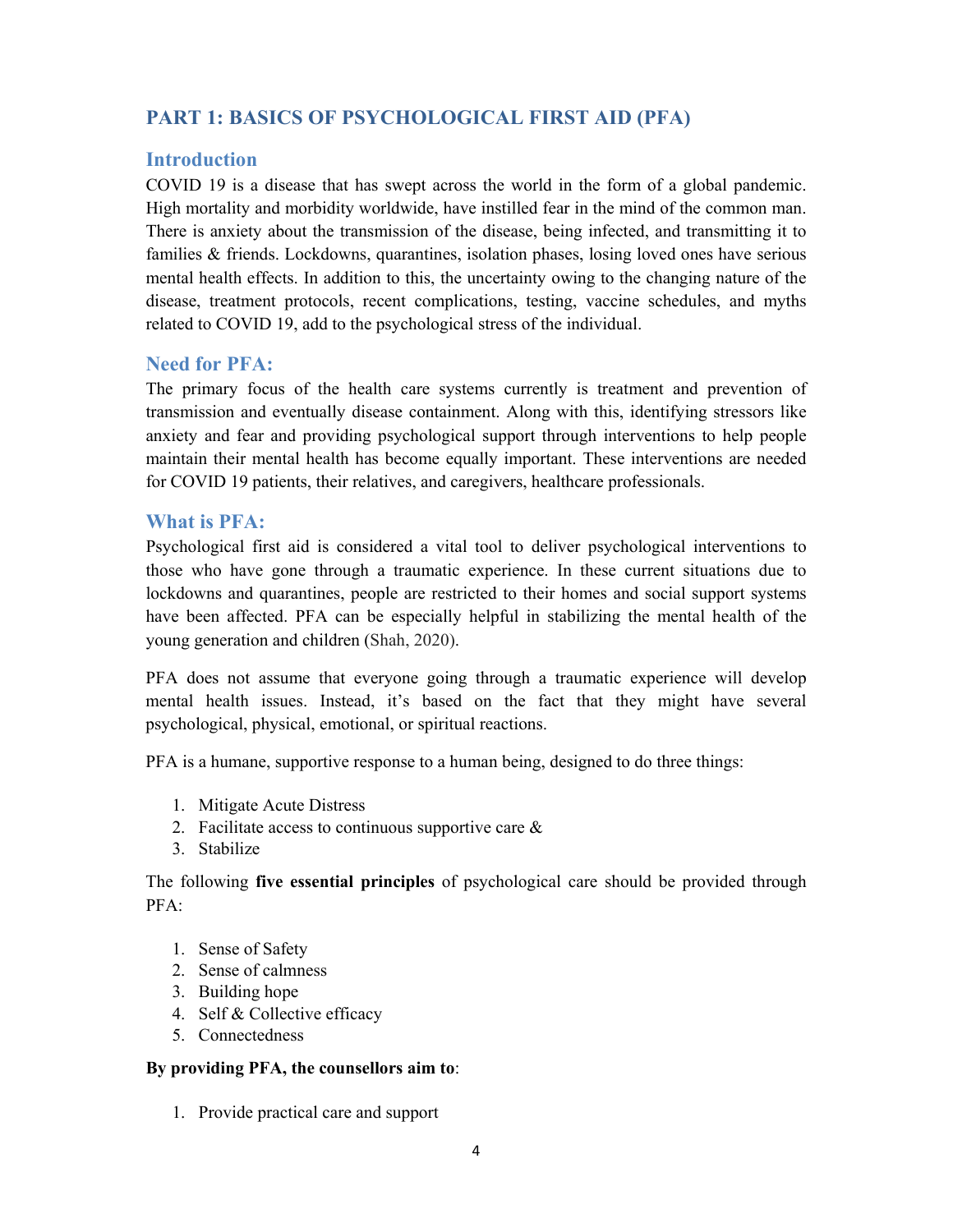- 2. Provide comfort and help feel calm
- 3. Assess needs and concerns
- 4. Help them with basic needs
- 5. Listen to them, but don't pressurize them to talk
- 6. Protect them from further harm
- 7. Connect them to authentic sources of information.

#### **What is NOT PFA:**

- 1. Psychological debriefing
- 2. Treating
- 3. Obtaining details of traumatic experiences
- 4. Diagnosing or labeling
- 5. Something only professionals can do
- 6. Professional counselling (V. Singaravelu).

#### **Who can provide PFA:**

PFA can be provided by healthcare and allied professionals, volunteers, counsellors (ibid).

#### **Who needs PFA:**

Anyone who has recently undergone any traumatic experience can be in the need of PFA. In the COVID 19 scenario, these can be COVID 19 patients, their relatives, healthcare professionals.

People who are at a higher risk and need special attention are:

- 1. Those going through life-threatening situations.
- 2. Those who are very upset to take care of themselves  $\&$  of those close to them
- 3. Those who may hurt themselves
- 4. Those who may hurt others.
- 5. Children and adolescents
- 6. Those with debilitating health conditions, like the elderly
- 7. Those at risk of social discrimination or violence
- 8. Those with pre-existing mental health issues.
- 9. Those at risk of substance abuse (WHO, 2011).

#### **Where can you provide PFA?**

PFA can be provided in any setting comfortable to those who need it. It can be provided in hospitals, shelters, other community settings, camps. The essential component is that adequate privacy should be provided to those needing PFA to make them comfortable and also to ensure confidentiality.

#### **Preparing for PFA**

One should prepare oneself before providing PFA to those in need of it. Preparing involves understanding COVID 19, its signs and symptoms, authentic treatment protocols, its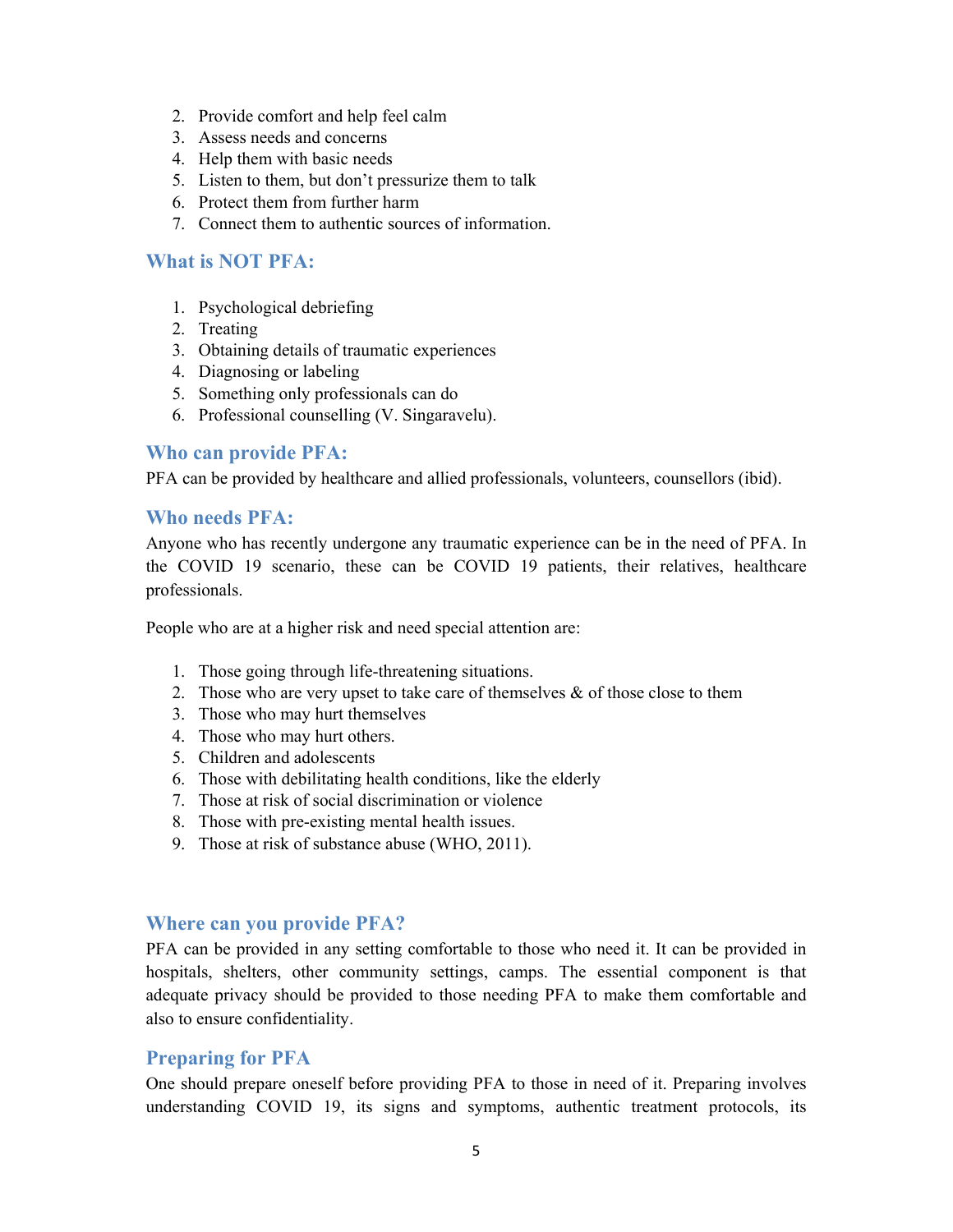complications, and ways of prevention. Understanding the principles of PFA aids in its effectiveness.

# **Providing PFA Responsibly**

The primary focus of providing PFA to hospitalized patients is to ensure safety, reduce distress and stressors, enhance coping and promote recovery. The patient has to deal with their own emotions and anxiety along with that of their family and community. Most of these stressors require only immediate support to feel reassured. Hence the counsellor may provide simple tips and strategies to relieve this distress.

Being calm and understanding can help patients feel safe, secure, and cared for. This can be difficult in the pandemic since all health care providers including the counsellor may appear in the PPE kit. The patient should be explained that PPE kits are worn to prevent transmission of infection among health care providers who are the backbone to support COVID 19 patients and the health care system. This may result in a reluctance to physical contact, physical distancing, and limited communication by health care workers. Even though the counsellor may also be in a PPE kit, but the tone of communication can convey concern. Listen to the patient's concern, explain your role, in case of technical concerns assure them you will relay them back to health care workers.

# **Do's & Don't of PFA**

#### **Things to say to patients:**

- 1. Assure patient's privacy and maintain the confidentiality of the information shared
- 2. Ask for the patient's consent before every session with the patient.
- 3. Listen to the patient, use appropriate non-verbal gestures like a nod or say "Hmm" to reassure the patient that you are listening and interested, especially since the patient is unable to make out the counsellor's non-verbal expression due to the PPE kit.
- 4. Ask open-ended questions to the patient for an explanatory response.
- 5. Be calm and patient
- 6. Allow silence and pause when required.
- 7. Only give factual information to the patient. Be courteous and honest about what you know and what you do not know, especially about new information or updates regarding the pandemic.
- 8. Give information in simple words understandable to the patient.
- 9. Affirm support and work on the strength of the patient
- 10. Work towards the desire and ability to create change in the current situation.

#### **Things not to say to the patient:**

- 1. Do not pressurize the patient to speak
- 2. Do not interrupt the patient when speaking.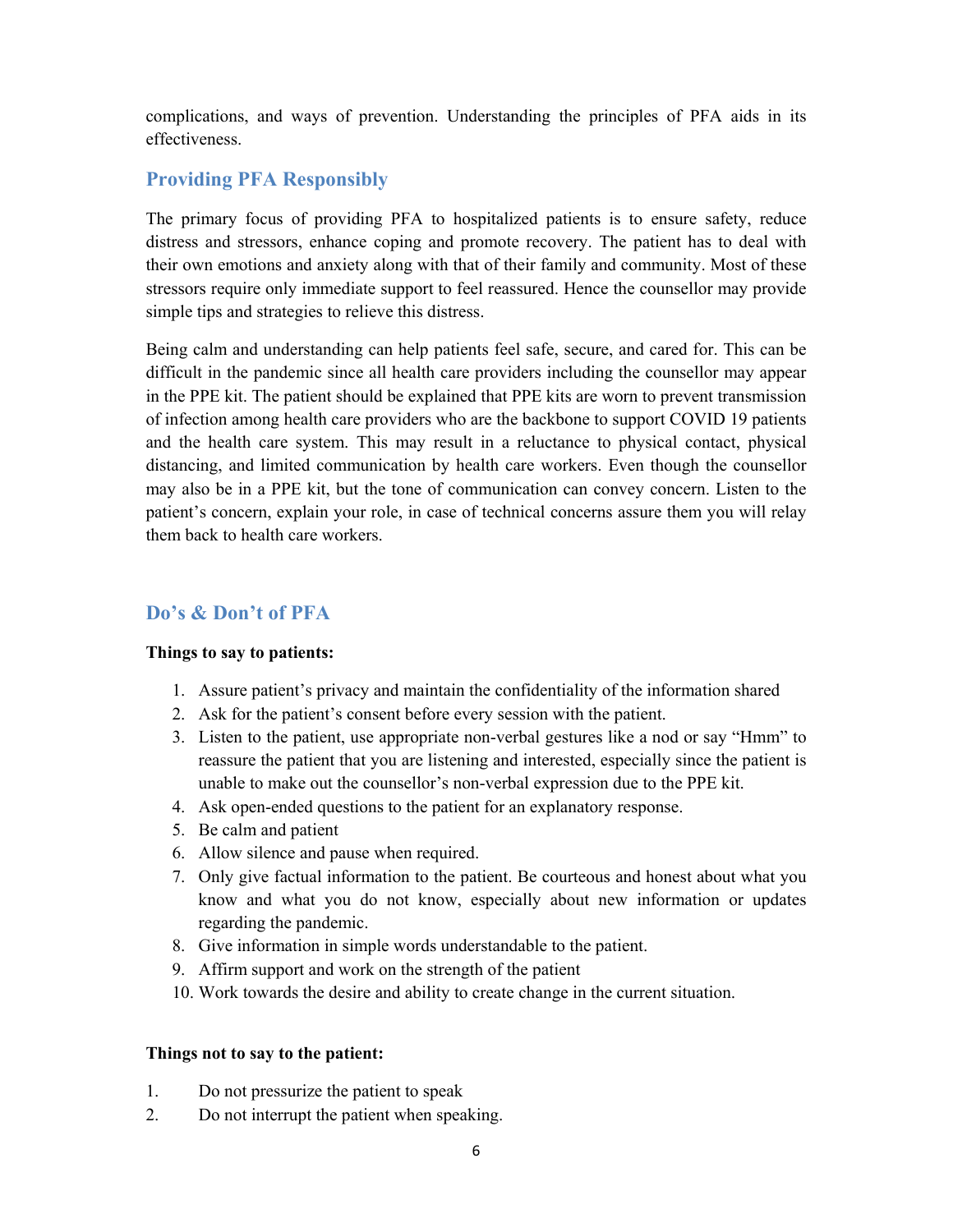- 3. Do not be inattentive or distracted
- 4. Do not judge or pass judgemental remarks
- 5. Do not blame the victim for the current context
- 6. Do not talk about your own experience or other patient's story
- 7. Do not give false promise or assurance to the patient
- 8. Do not speak to the patient in negative terms
- 9. Do not give information that you are not authorized to
- 10. Do not use medical jargons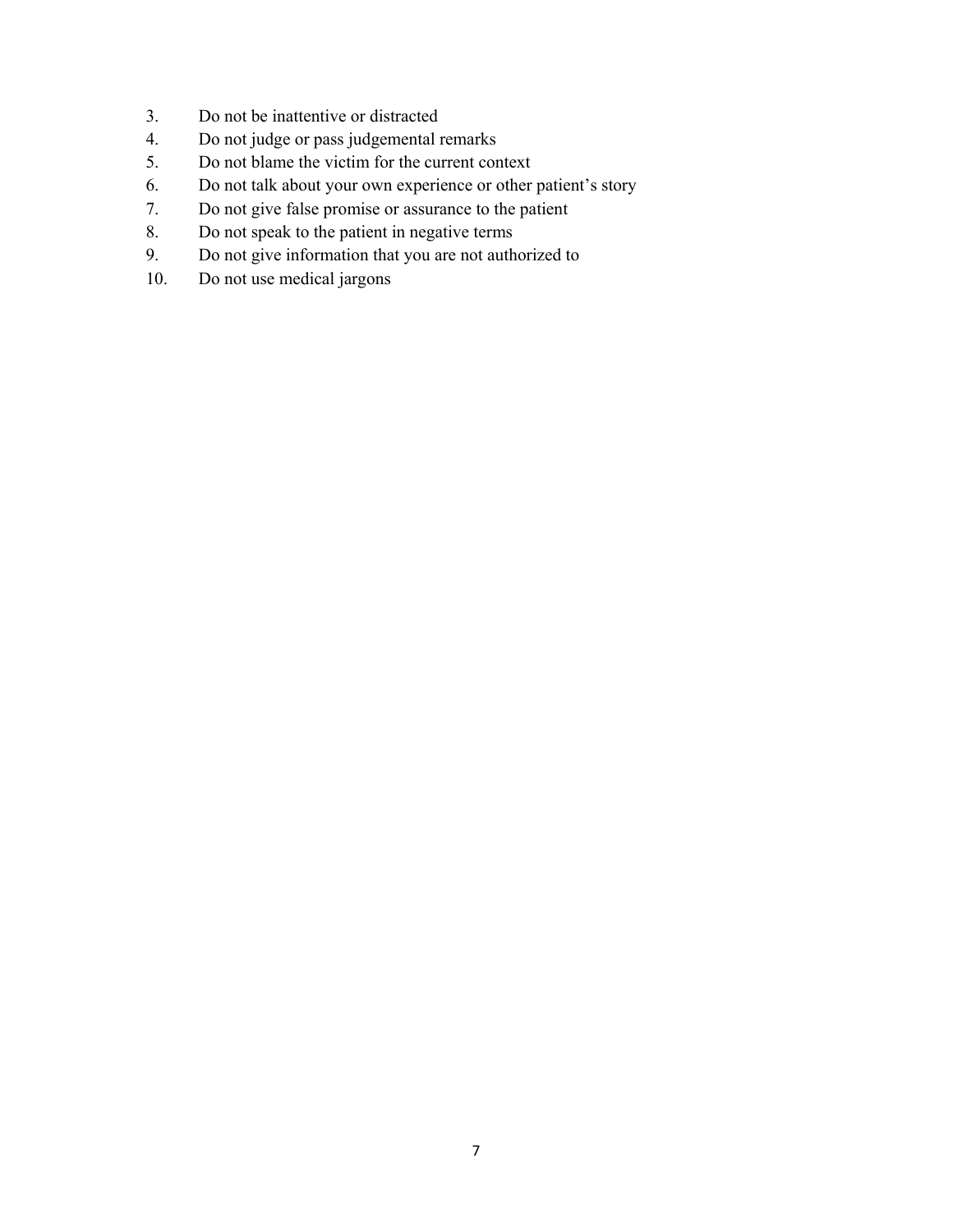# **PART 2: BASIC INFORMATION ON COVID 19**

### **Information on COVID 19**

#### **What is COVID 19 infection?**

COVID 19 is a new coronavirus disease caused by SARS-CoV-2.

#### **What are the symptoms of COVID 19 infection? (WHO, 2021)**

#### **The most commonly noted symptoms are:**

- 1. Fever
- 2. Dry cough
- 3. Fatigue

#### **Other symptoms include:**

- 1. Loss of taste or smell
- 2. Nasal congestion
- 3. Severe body ache
- 4. Headache
- 5. Sore throat
- 6. Muscle or joint pain
- 7. Conjunctivitis
- 8. Diarrhea
- 9. Chills or dizziness

#### **Symptoms of severe COVID 19 infection include**:

- 1. Shortness of breath
- 2. High temperature (>38 degrees celsius)
- 3. Loss of appetite
- 4. Confusion
- 5. Persistent pain or pressure in the chest

#### **Other less common symptoms are:**

- 1. Anxiety
- 2. Sleep disorders
- 3. Depression
- 4. Irritability
- 5. Confusion

#### **When to call for emergency medical help?**

- 1. Trouble breathing
- 2. Persistent pain or pressure in the chest
- 3. New confusion
- 4. Inability to stay awake or wake up.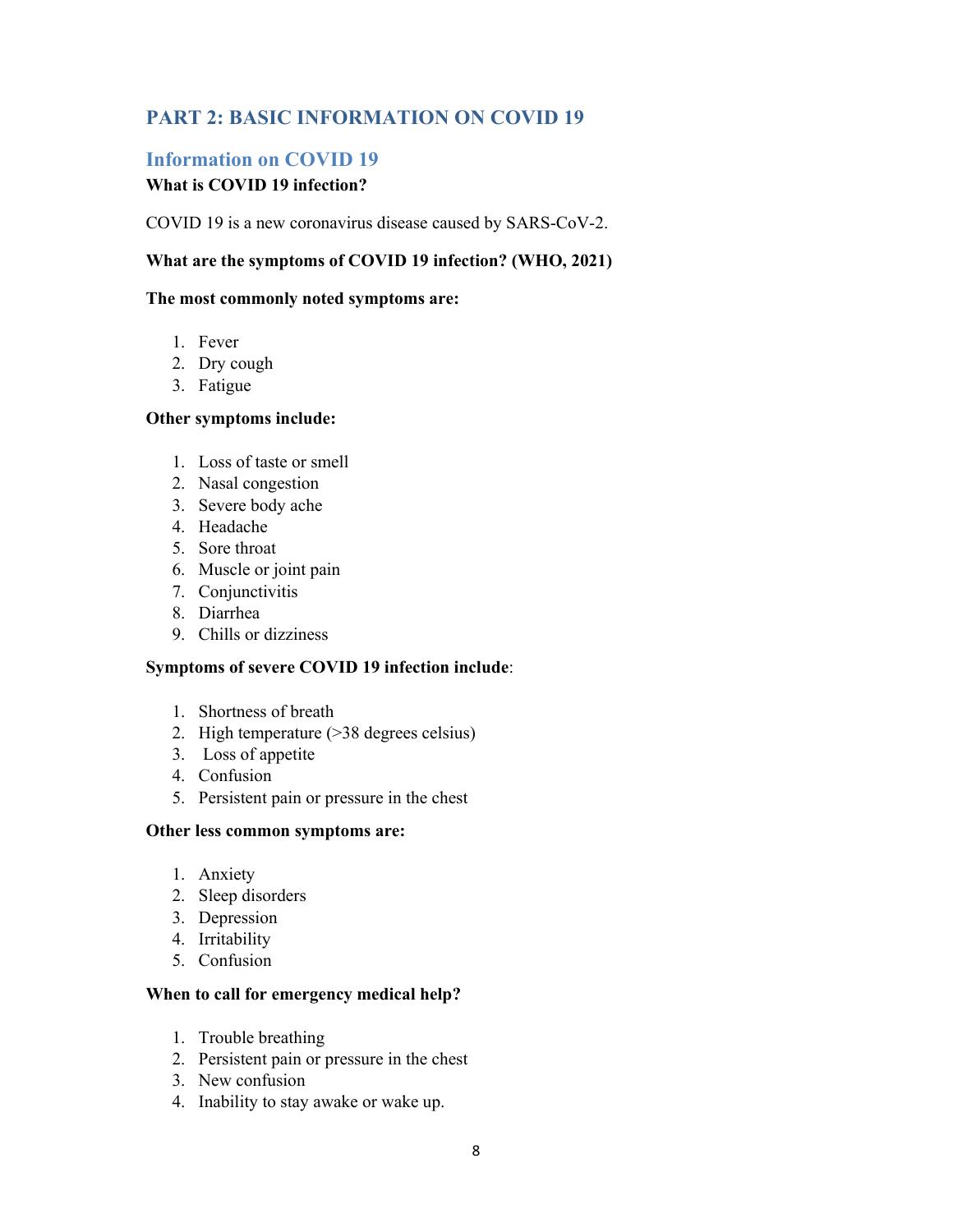5. Pale grey/blue-colored skin or nails or nailbeds.

#### **What is the difference between COVID 19 infection and flu?**

Both are contagious respiratory infections but caused by different viruses. COVID 19 spreads more easily and causes more severe illness than flu. Since both have similar presenting symptoms, it may be difficult to symptomatically diagnose them. Testing is needed for confirmatory diagnosis

#### **What is the course of the disease in those who tested positive for COVID 19?**

From the time of exposure, the symptoms can start from anywhere between an average of 5-6 days. This range can be 1-14 days. That is why people who have been exposed to the virus are advised to stay in isolation for 14 days so that they don't transmit the infection to others and prevent the spread of the virus.

About 80% of those who tested positive recover without requiring hospital admission. About 15% become seriously ill and require hospitalization and Oxygen support. Remaining 5% become critically ill requiring intensive care treatment (ibid)

#### **Who is most at risk of severe illness from COVID 19 infection?**

Those above 60 years of age, with co-morbidities like diabetes, hypertension, obesity, heart and lung problems, or cancer, are at a higher risk of getting severely affected. However, anyone can get severe action and not just people limited to the aforementioned health issues (ibid).

#### **What are the long-term effects of COVID 19 infection?**

Although people with COVID 19 infection get better in a few weeks, some people experience post-COVID 19 conditions. Common signs and symptoms that linger over time include:

- Fatigue
- Shortness of breath or difficulty breathing
- Cough
- Joint pain
- Chest pain
- Memory, concentration, or sleep problems
- Muscle pain or headache
- Fast or pounding heartbeat
- Loss of smell or taste
- Depression or anxiety
- Fever
- Dizziness when you stand
- Worsened symptoms after physical or mental activities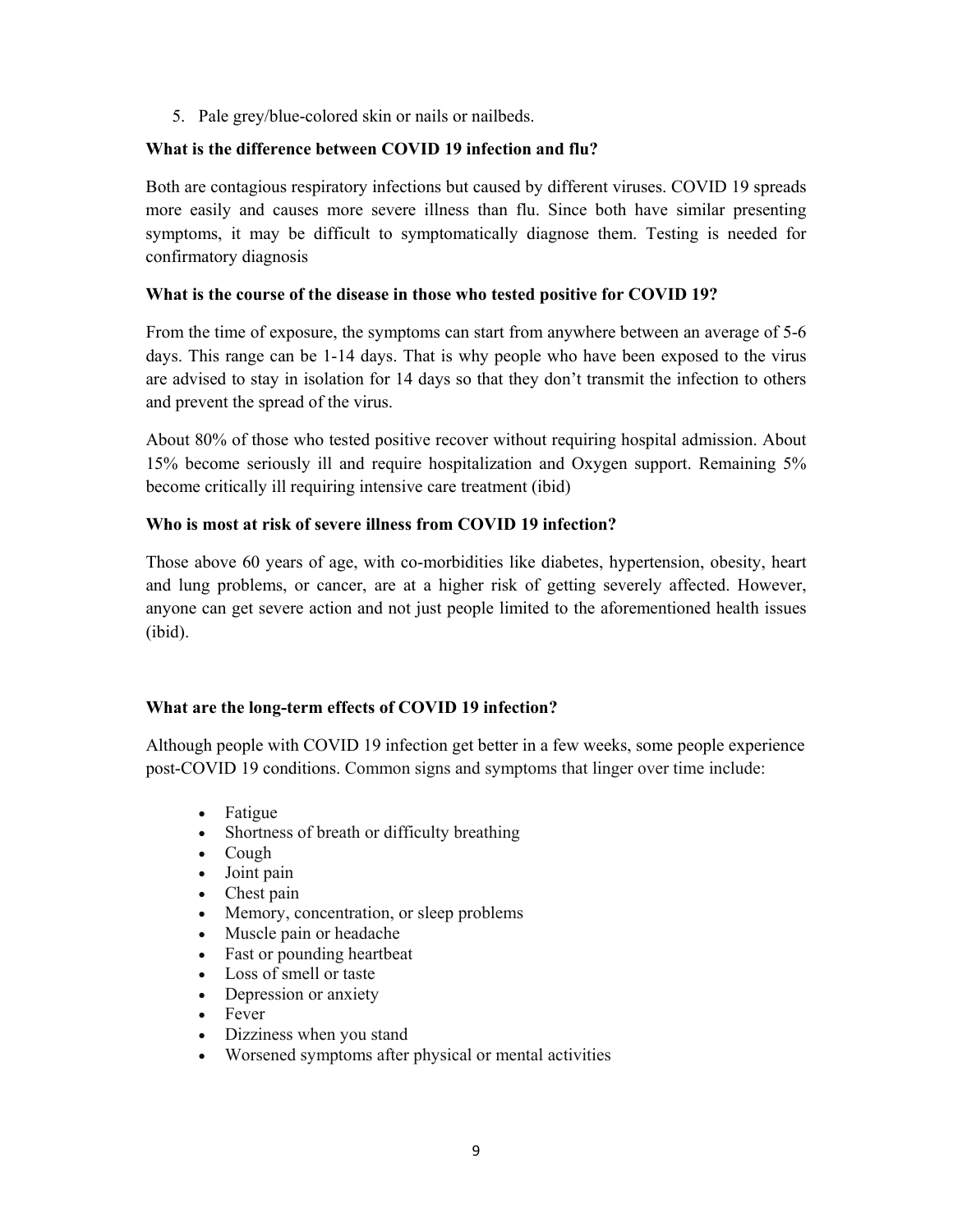# **Organ damage caused by COVID-19:**

**Heart:** Increased the risk of heart failure or other heart complications in the future.

**Lungs:** The resulting scar tissue can lead to long-term breathing problems.

**Brain:** Can cause strokes, seizures, and Guillain-Barre syndrome, a condition that causes temporary paralysis. COVID-19 may also increase the risk of developing Parkinson's disease and Alzheimer's disease.

#### **Blood clots and blood vessel problems:**

COVID-19 can make blood cells more likely to clump up and form clots causing heart attacks and strokes. Other parts of the body affected by blood clots include the lungs, legs, liver, and kidneys. COVID-19 can also weaken blood vessels and cause them to leak, causing potentially chronic liver and kidneys problems.

#### **Problems with mood and fatigue:**

People who recovered from COVID-19 are more likely to later develop post-traumatic stress syndrome, depression, and anxiety.

Many long-term COVID-19 effects remain unknown (Mayo Clinic, 2021).

# **Basic Prevention Strategies**

#### **What are the basic prevention strategies for COVID 19 infection?**

**Protecting yourself outside the home**: Chances of getting infected when you go outside are higher when you are in close contact with people, spend more time in crowds, with other people, and in poorly ventilated indoor spaces. To protect yourself from getting infected follow the basic prevention protocols (CDC, 2021)-

#### **1. Wear a mask:**

- Wash hands before wearing a mask
- Wear mask properly, covering nose and mouth securing it under your chin
- Make sure it fits snuggly against the sides of your face
- Be sure it is easy to breathe.
- Remove the mask by holding the ear loops or ties.
- Wash cloth masks regularly.
- The store used masks safely in between uses

#### 2. **Stay at least 6 feet apart and avoid crowds**:

- Keep at least 6 feet distance from others. **Remember that people can spread the virus even when they don't have any symptoms.**
- Avoid crowded places, especially closed spaces with poor ventilation.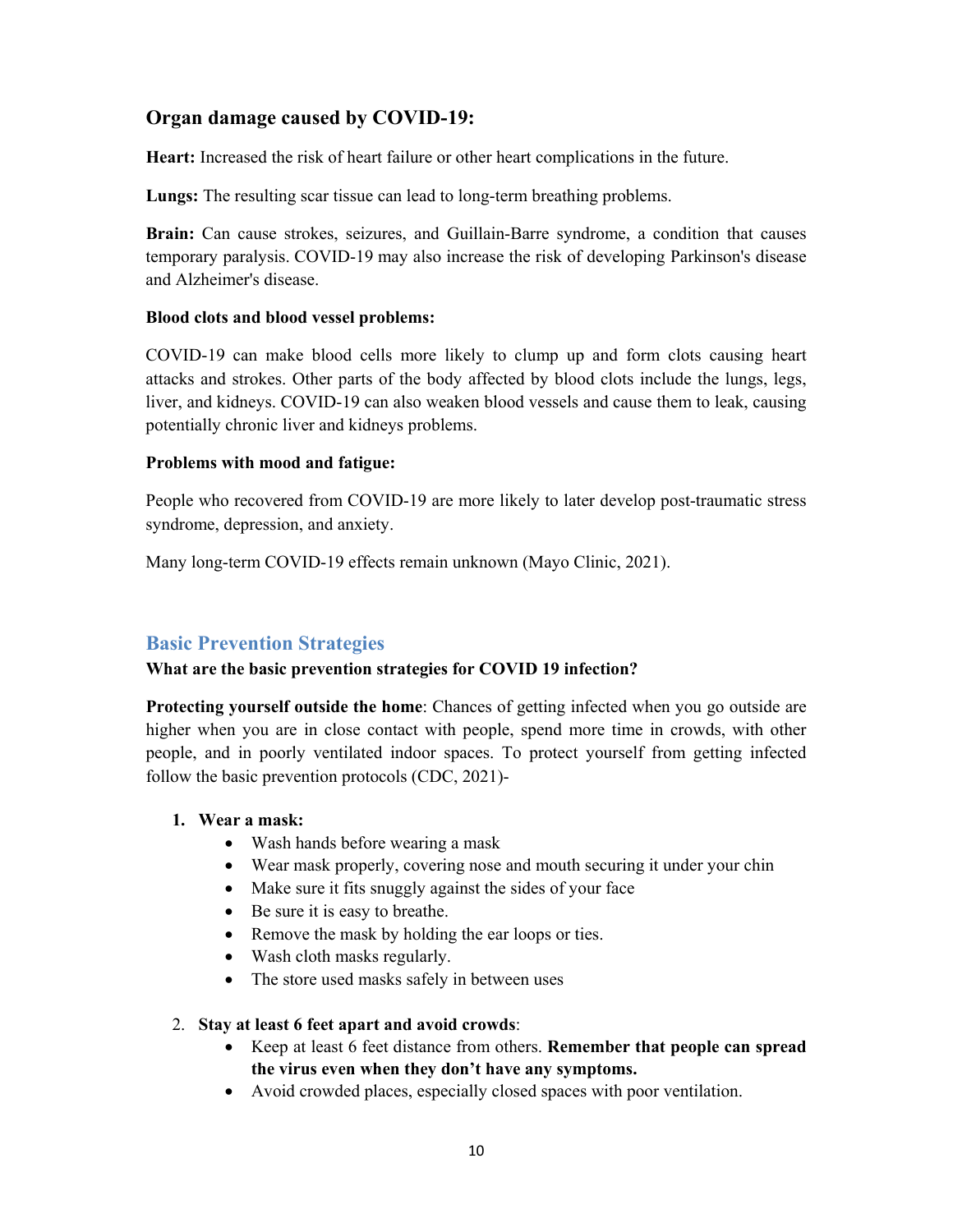#### **3. Wash your hands:**

- Wash your hands with soap and water for at least 20 seconds.
- If soap is not available, use alcohol-based hand sanitizer
- 4. **Avoid touching** your face, mouth, and eyes unnecessarily and especially before washing your hands.

**Protecting yourself at home**: If you have a family member who is tested positive for COVID 19, there is a high chance you get infected due to shared spaces. It is necessary to protect yourself while caring for them. Follow these steps to protect yourself

- 1. Keep the person who is tested positive in isolation, in a separate room, preferably with an attached bathroom.
- 2. Wear a mask when sharing spaces with others.
- 3. Maintain distance, at least 6 feet from the patient.
- 4. Avoid handling their clothes, dishes directly by hand. Use hand gloves whenever necessary.
- 5. Monitor your health daily and be attentive to any symptoms.
- 6. Special care is to be taken of elderly persons, children, or those with any comorbidities in the household.

#### **When should we get tested and which test to be done?**

Anyone who has symptoms should get tested wherever possible. People who have been in contact with a positive person or a likely positive person should take professional advice from their doctor. While awaiting the test results, the person should be kept isolated for safety reasons.

RT-PCR is the confirmatory test for diagnosing COVID 19 infection. Rapid Antigen tests (RAT) are antigen detecting tests. These tests are cheaper as compared to RT-PCR tests and give faster results. Though a positive RAT confirms past infection, a negative result doesn't rule out COVID 19 infection. RT-PCR is advised if RAT is negative and the person is symptomatic.

#### **What is the difference between quarantine and isolation?**

Both are ways to prevent the spread of COVID 19 infection.

Quarantine is when someone is exposed to a positive person, whether you have symptoms or not. The person is kept quarantined as he/she is exposed to the virus and may be carrying the virus. The quarantine period for COVID 19 is for 14 days.

Isolation is for those who have tested positive for COVID-19. Isolation is for preventing the spread of the virus from the infected person. Isolation can be done in the hospital setting or at home by following proper protocols (WHO,2021) (Figure 1).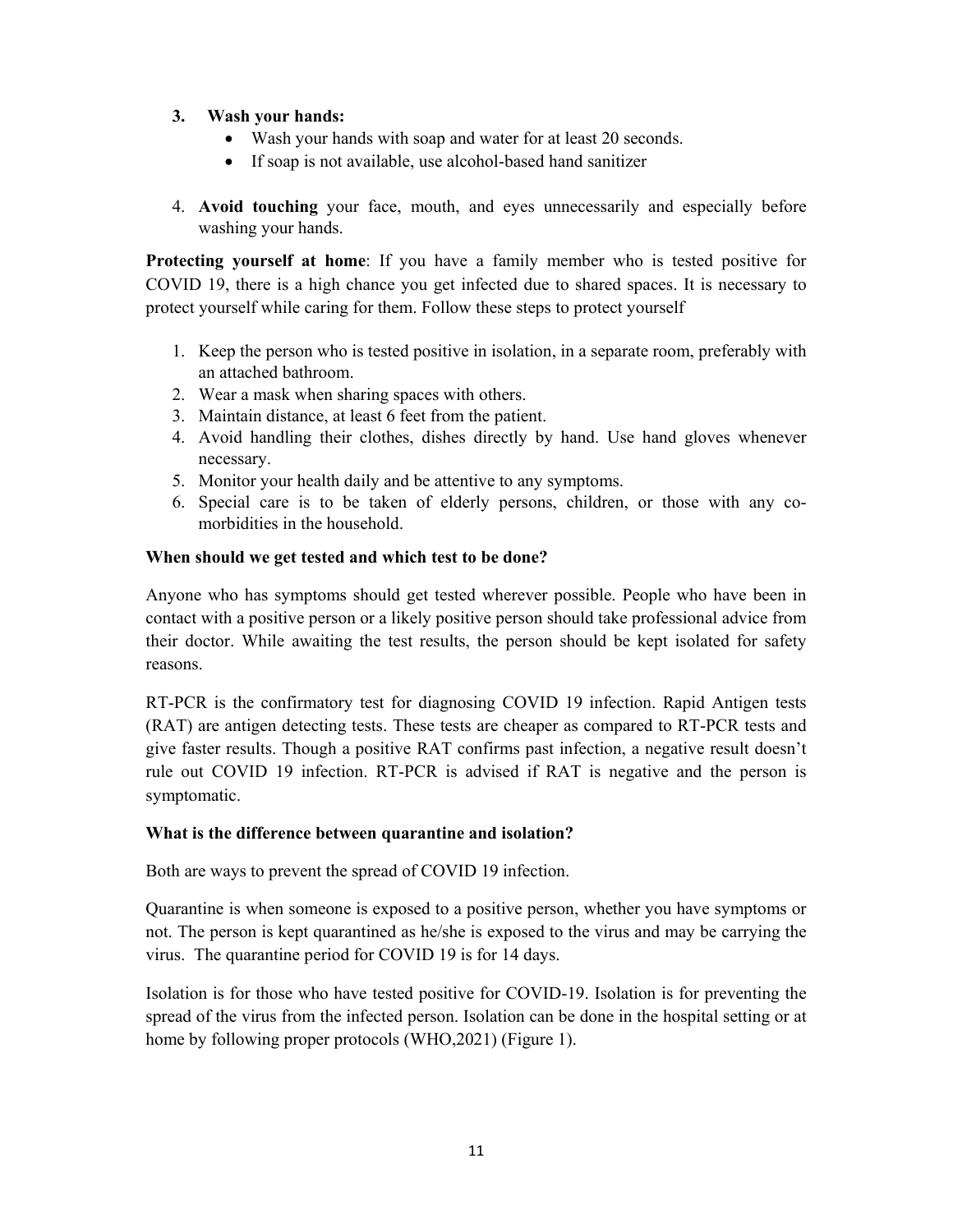

Figure 1: COVID 19 The timeline: discharge from isolation Source: WHO

# **Complications of COVID 19**

#### **Recent complications of COVID 19: Black fungus, White fungus, and Yellow fungus**

Mycosis, which is a Fungal infection, is not a new disease. These are opportunistic infections and affect individuals who have low immunity. Lack of immunity disables our body to fight against these infections. The following factors seen due to recent COVID 19 infections can contribute to these infections:

- 1. Prolonged ICU stay
- 2. High blood sugars
- 3. Use of steroids
- 4. Prolonged oxygen use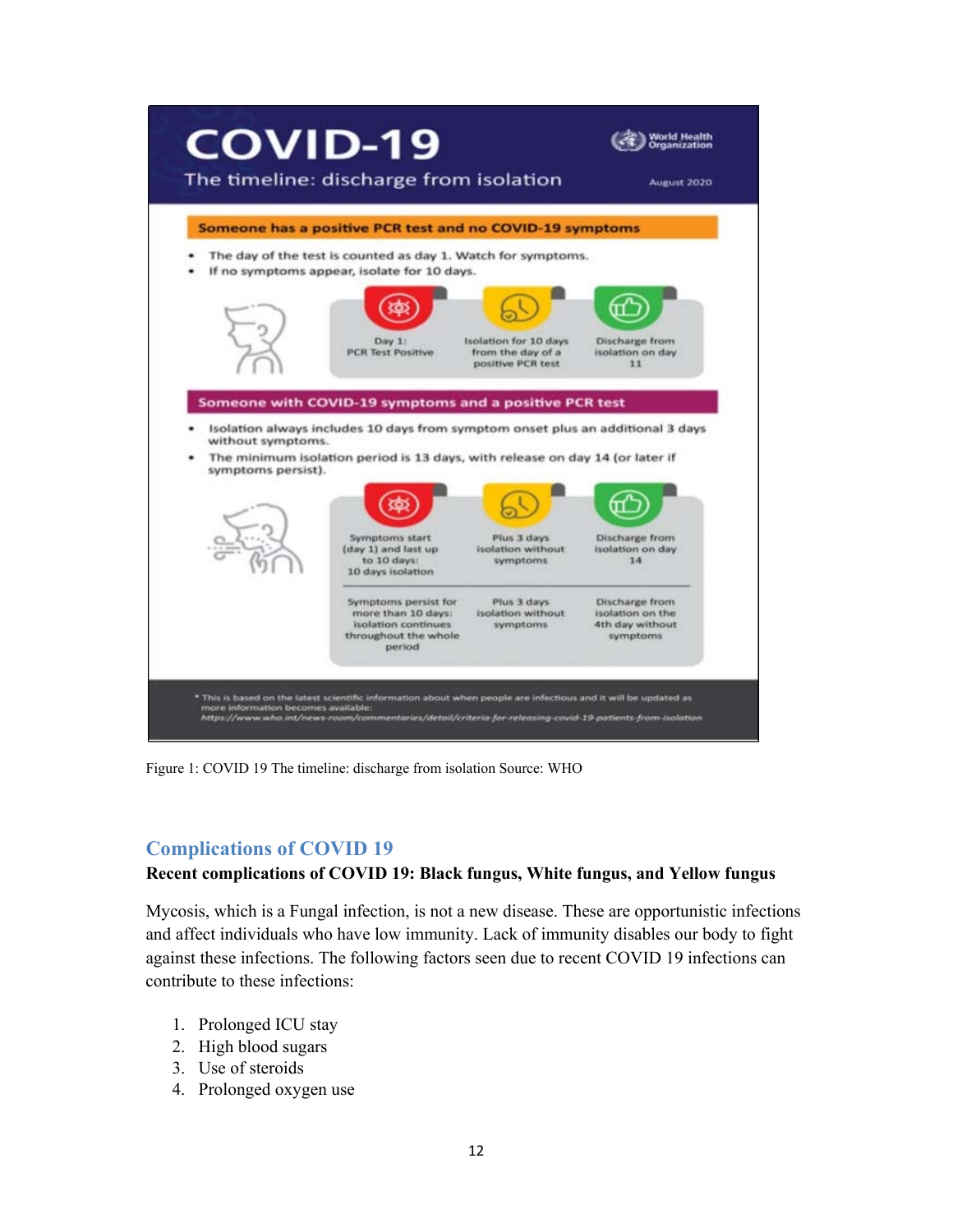#### **White fungus:**

White fungus is Candidiasis caused by Candid fungus. They are normally present in the oral cavity, gastrointestinal tract, and on skin and can cause skin infections. The lesions caused are white in color, hence the term 'White Fungus'

#### **Yellow fungus:**

Yellow fungus is mostly a term coined by someone, due to the yellow color of the pus caused by some bacterial infections. It does not mean that there is a new fungus called Yellow fungus

#### **Mucormycosis:**

Mucormycosis is a fungal infection caused by the fungus, 'Mucor'. The infection causes blackening of the tissues and the name Black Fungus is derived from there. The fungus can invade tissues and blood vessels and can block the blood flow to those tissues. Due to this, the tissues get necrosed turning black in color, hence the name. Refer to figure 2 for details.

#### **Prevention from them:**

Prevention from these infections is the main goal.

- 1. Maintain strong immunity in those affected by COVID 19
- 2. The strict control of blood sugar levels
- 3. Self-medication with steroids and antibiotics is to be avoided.
- 4. Avoiding dead or decayed matter and maintaining good personal hygiene are important.

If you develop these symptoms, it is necessary to not panic and seek immediate medical help. With proper and timely treatment, these diseases can be cured (Outlook, 2021).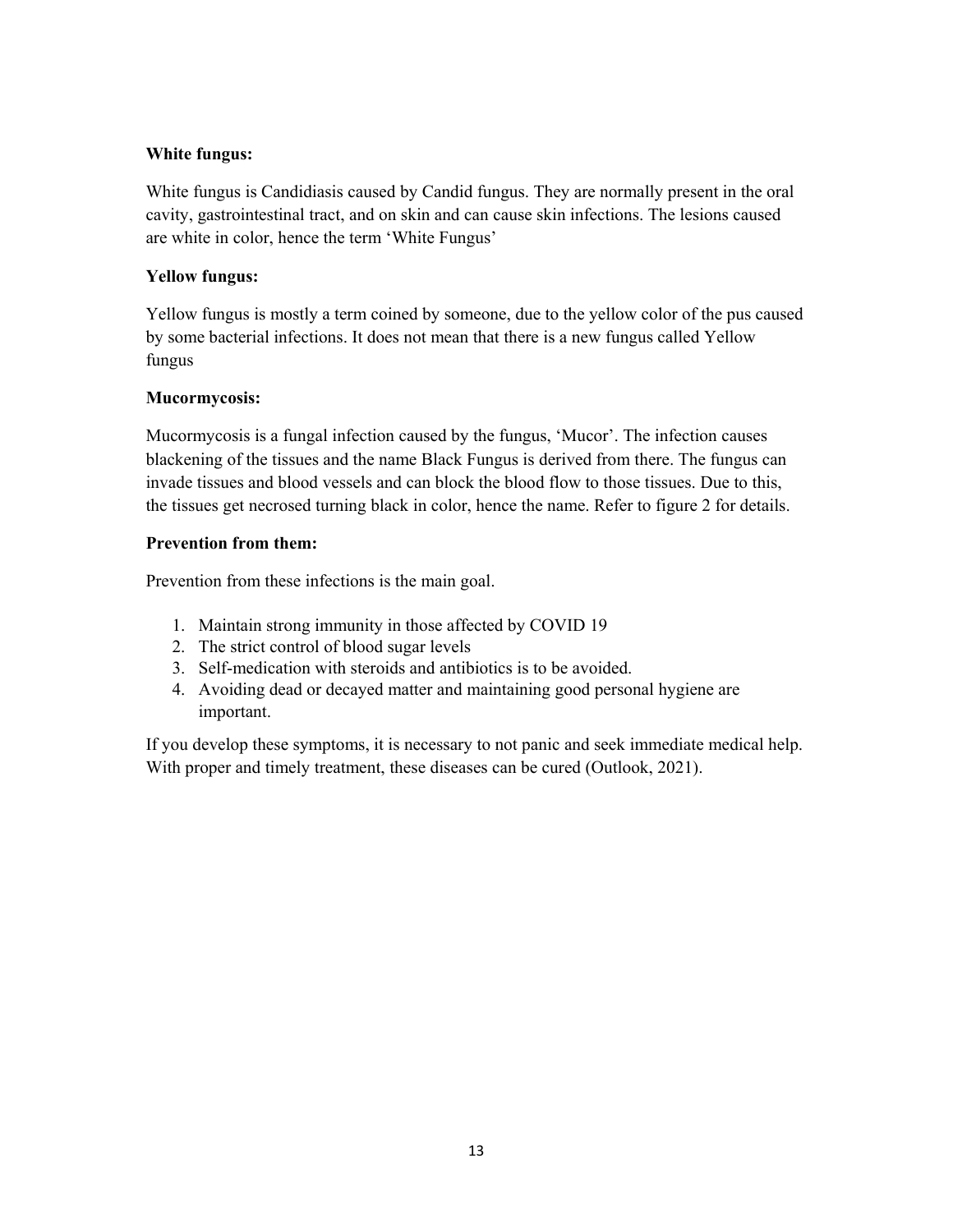# EVIDENCE BASED ADVISORY IN THE TIME OF COVID-19

# (Screening, Diagnosis & Management of Mucormycosis)

Mucormycosis - if uncared for - may turn fatal

Mucormycosis is a fungal infection that mainly affects people who are on medication for ather health problems that reduces their ability to fight environmental pathogens.

Sinuses or lungs of such individuals get affected after fungal spores are inhaled from the air.

This can lead to serious disease with warning sign and symptoms as follows

- · Pain and redness around eyes and/or nose
- · Fever · Headache
- · Coughing
- · Shortness of breath
- · Bloody vomits
- · Altered mental status

#### **What predisposes**

- · Uncontrolled diabetes mellitus
- · Immunosuppression by steroids
- · Prolonged ICU stay
- · Co-morbidities post transplant/malignancy · Voriconazole therapy
- 

#### How to prevent

- . Use masks if you are visiting dusty construction sites
- . Wear shoes, long trousers, long sleeve shirts and gloves while handling soil (gardening), moss or manure
- · Maintoin personal hygiene including thorough scrub bath

#### When to Suspect (in COVID-19 patients, diabetics or immunosuppressed indiviuals )

- · Sinusitis nasal blockade or congestion, nasal discharge (blackish/bloody), local pain on the cheek bone
- · One sided facial pain, numbness or swelling
- · Blackish discoloration over bridge of nose/polate
- · Toothache, loosening of teeth, jaw involvement
- . Blurred or double vision with pain; fever, skin lesion; thrombosis & necrosis (eschar)
- · Chest pain, pleural effusion, haemoptysis, worsening of respiratory symptoms

#### Dos

- · Control hyperglycemia
- . Monitor blood glucose level post COVID-19 discharge and also in diabetics
- . Use steroid judiciously correct timing, correct dose and duration
- . Use clean, sterile water for humidifiers during oxygen therapu
- · Use antibiotics/antifungals judiciously

#### Don'ts

- . Do not miss warning signs and sumptoms
- . Do not consider all the cases with blocked nose as cases of bacterial sinusitis, particularly in the context of immunosuppression and/or COVID-19 patients on immunomodulators
- . Do not hesitate to seek aggressive investigations, as appropriate (KOH staining & microscopy, culture, MALDI-TOF), for detecting fungal etiology
- . Do not lose crucial time to initiate treatment for mucormucosis

#### **How to manage**

- · Control diabetes and diabetic ketoacidosis
- . Reduce steroids (if patient is still on) with aim to discontinue rapidly
- · Discontinue immunomodulating drugs
- · No antifungal prophylaxis needed
- · Extensive Surgical Debridement to remove all necrotic moteriols
- · Medical treatment
- o Install peripherally inserted central catheter (PICC line)
- o Maintain adequate systemic hydration
- o Infuse Normal saline IV before Amphotericin B infusion
- o Antifungal Therapy, for at least 4-6 weeks (see the quidelines below )
- . Monitor patients clinically and with radio-imaging for response and to detect disease progression

#### **Team Approach Works Best**

- · Microbiologist
- · Internal Medicine Specialist
- · Intensivist
- · Neurologist
- · ENT Specialist · Cohthalmologist
- 
- · Dentist
- · Surgeon (maxillofacial/plastic)
- · Biochemist

#### Detailed management guideline & information available on the following

Global puideline for the diagnosis and management of mucormycosis: an initiative of the European Confederation of Medical Mycology in Consortium. Lancet Infect Dis. 2019 Dec19(12):e405-e421, doi:<br>10.1016/51473-3099(19)30312-3.

https://www.imr.org.in/temp/Indian/Medites1533311-9965147 110051 odf

https://www.jimr.org.in/temp/Indian@fedRes1392195 -397834.110303.pdf

#### Advisory developed by the following experts & National Task Force for COVID-19

| + Dr. Anunaldie Chaknabard, Professor & . Dr. Parkaj Buch, Professor, Dept. of<br>Head, Department of Medical Microbiology.<br>Pediatrics, Pt. Direbyal lipadhyay<br>Medical College, Ralkot<br><b>PGMER, Chandquin</b> |
|-------------------------------------------------------------------------------------------------------------------------------------------------------------------------------------------------------------------------|
| Dr. Sajal Mozil, Associate Professor,<br>. Dr. Atd Patel, Infectious Deasant Specialist. .<br>Alymphabad<br>Dept. of ENT. Pt. Dindayal Upadryay                                                                         |
| Medical College, Raiket<br>+ Dr. Rajeny Soman, Consultant Intectious                                                                                                                                                    |
| Disease Physician, Pune<br>Dr. Dearmala Budfwark, Assistant                                                                                                                                                             |
| . Dr. Pokadi Shacei, Vice Charman, Criscal<br>Professor, Dept. of internal Medicine, Pt.<br>Distayal Upachusy Medical College.<br>Care, Sir Ganga Ram Hospital, New Delhi                                               |
| . Dr. 2P Modi. Medical Superintendent, Dr. K.<br>Rakot                                                                                                                                                                  |
| J Uparhay, Head, Dept. of Internal<br>Dr. Samkar Panda, Head, Epidemislopy<br>٠<br>4 Communicable Diseases (ECO), ICMR.<br>Wedicine and Multi-disciplinary Christal                                                     |
| Management Group, BJ Medical College &<br><b>New Dathi</b>                                                                                                                                                              |
| Cvi Houstal, Ahmedabad<br>Dr. Agarra Mukhelpe, Scientist E.                                                                                                                                                             |
| Clinical Trial & Health Systems Henearch<br>. Dr. Gilsh Farmar, Dean, Government                                                                                                                                        |
| Dantal College & Hospital, Ahmedahad<br>Use FCD ICMR New Dalks                                                                                                                                                          |
| · Dr. Janak Khambolja, Professor, Dept. of<br>· Dr. Madhuchanda Das, Scientist D, ECD,<br>Internal Medicine, Snt. NHL Municipal<br><b>CMR, New Delti</b>                                                                |
| Medical College, Ahmedebad<br>. Dr Tany Anand, Sciented D. Clinical Trial                                                                                                                                               |
| . Dr. Henang Furcht, Medcal Microbiologist,<br>& Health Systems Research LINE, ECO.<br>Smt. NHL Municipal Medical College.<br><b>CMR, New Delti</b>                                                                     |
| - Alymetahad<br>· Dr Gunlan Kuman, Scientist C. Clinical                                                                                                                                                                |
| Trial & Health Systems Research Unit.<br>+ Dr. R S Trivedi, Madical Superintendent, Pt.<br>Dindayal Upadhsiy Medical College, Rajket<br>ECD. ICMR. New Delhi.                                                           |
|                                                                                                                                                                                                                         |
|                                                                                                                                                                                                                         |
| <b>INTICE OF WEALTH ATTENDED</b>                                                                                                                                                                                        |
| OF HELLTH AND FAMILY WELFARE                                                                                                                                                                                            |
|                                                                                                                                                                                                                         |
| <b>GOVERNMENT-OF-INDIA</b>                                                                                                                                                                                              |

Figure 2: Management of Murcomycosis Source: ICMR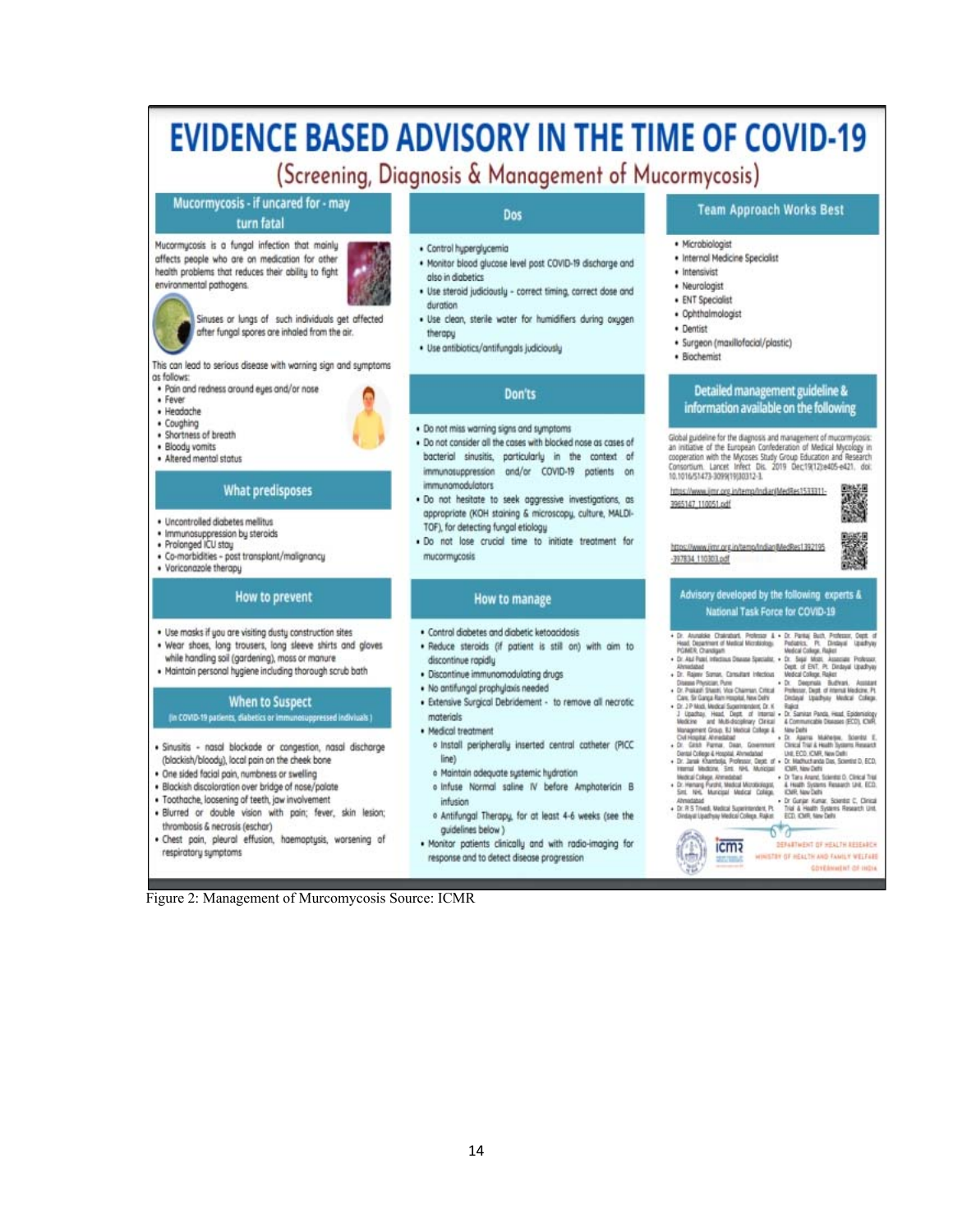# **Busting myths about COVID 19**

#### *1. Can COVID 19 be spread through goods from countries where there is an active transmission?*

Though the virus can survive on surfaces for several hours, it is highly unlikely for it to remain active after being subjected to varying temperatures, environment & transportation. One can clean the package with disinfectants or wash their hands after handling the package if they suspect it to be contaminated.

#### *2. Can drinking alcohol protect COVID 19?*

Drinking alcohol has not been found to protect against COVID 19 infection. One should wash hands regularly, maintain social distancing and wear masks for protection.

- *3. COVID 19 infection spreads in a hot and humid climate and not in a cold climate?*  COVID 19 infection spreads in all types of climates and it is best to practice the prevention protocols everywhere.
- *4. Can spraying alcohol or chlorine on the body protect one from COVID 19 infection?*

It cannot kill the virus on the body but can harm one's eyes and lips.

#### *5. Can eating garlic prevent COVID 19 infection?*  Besides having some anti-microbial properties, there is so evidence suggesting prevention from COVID 19 infection.

*6. Can rinsing your nose with saline solution prevent COVID 19?*  It can help recover faster from the common cold, but cannot protect against COVID 19 infection (Issara, 2020).

# **Information on Vaccines**

#### **Vaccine related anxiety:**

There is much anxiety among people concerning vaccines. There are several misconceptions related to vaccines and many are hesitant to take them. There is a need to counsel them and provide them with factual data. Though there are a few cases of severe COVID 19 infections after vaccination, it needed to focus on the bigger picture. It might be necessary to connect them with medical personnel to clear their misconceptions (ICMR, 2021).

It's also seen that after taking vaccines people may think there is no need for preventive measures anymore. This misconception needs to be clarified and the importance of following the preventive protocols needs to be told.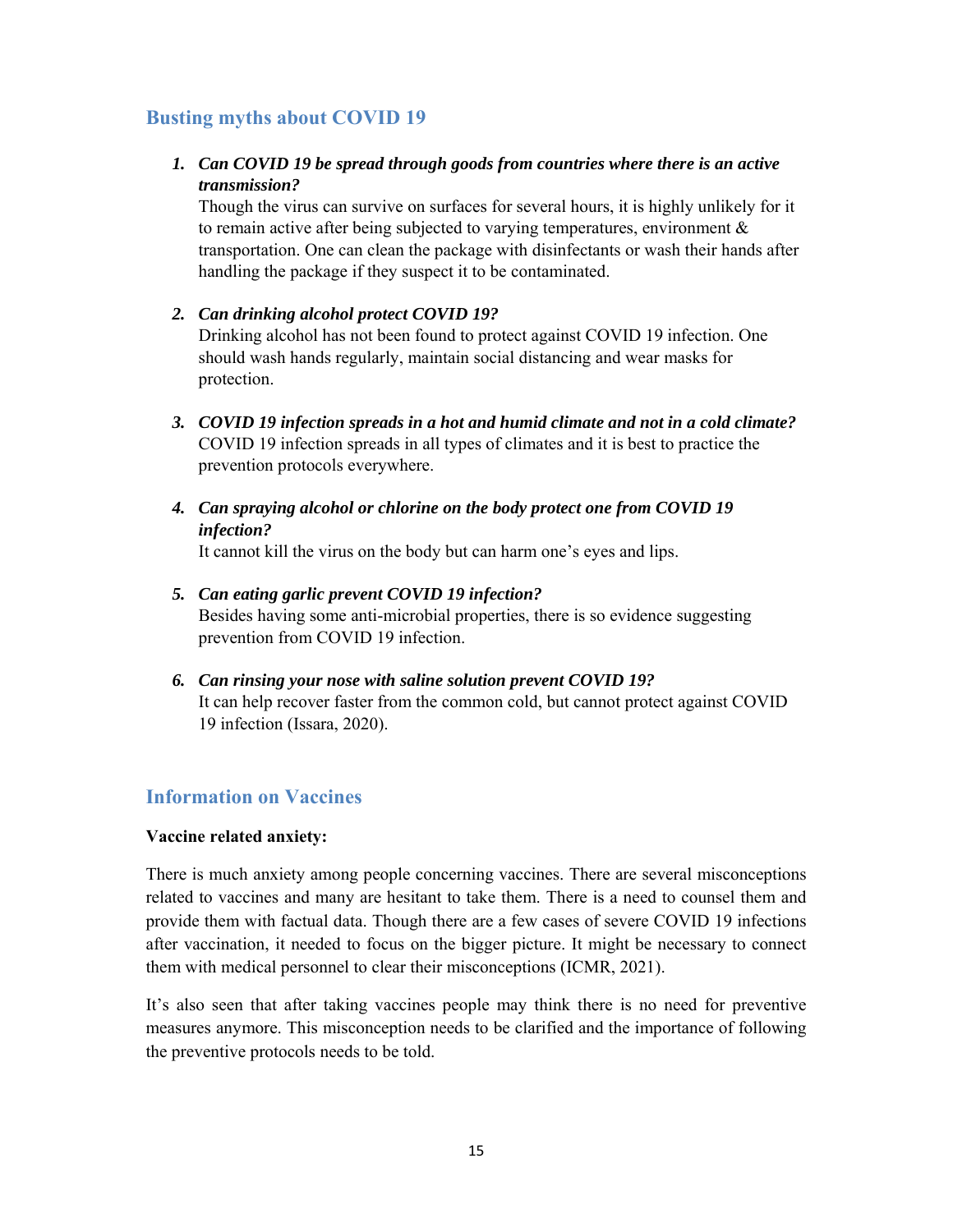#### **How do vaccines work:**

Vaccines are synthetic preparations made from components of the virus. So, when it enters our body, the body recognizes it as a foreign body and produces antibodies against them. Antibodies are produced by the body to neutralize or destroy toxins or disease-carrying organisms and are specific to a particular disease (Outlook, 2021).

Some vaccines require multiple doses, given weeks or months apart. This is sometimes needed to allow for the production of long-lived antibodies and the development of memory cells. In this way, the body is trained to fight the specific disease-causing organism, building up the memory of the pathogen to rapidly fight it if and when exposed in the future, thus preventing the person from getting infected (WHO, 2020).

#### **Why do some people get infected even after vaccination?**

A small percentage of fully vaccinated people will still develop COVID 19 infection. These are called "Vaccine Breakthrough cases". While these vaccines are effective, no vaccine prevents illness 100 percent of the time. For any vaccines, there are breakthrough cases. With an effectiveness of 90 percent or higher, a small percentage of people who are fully vaccinated against COVID 19 will still get sick and some may be hospitalized or die from COVID 19. It's also possible that some fully vaccinated people might have infections, but not have symptoms (asymptomatic infections).

It's possible a person could be infected just before or just after vaccination and still get sick. It typically takes about 2 weeks for the body to build protection after vaccination, so a person could get sick if the vaccine has not had enough time to provide protection.

If you get COVID 19 after vaccination, your symptoms might be less severe. the overall risk of hospitalization and death among fully vaccinated people will be much lower than among people with similar risk factors who are not vaccinated (CDC, 2021).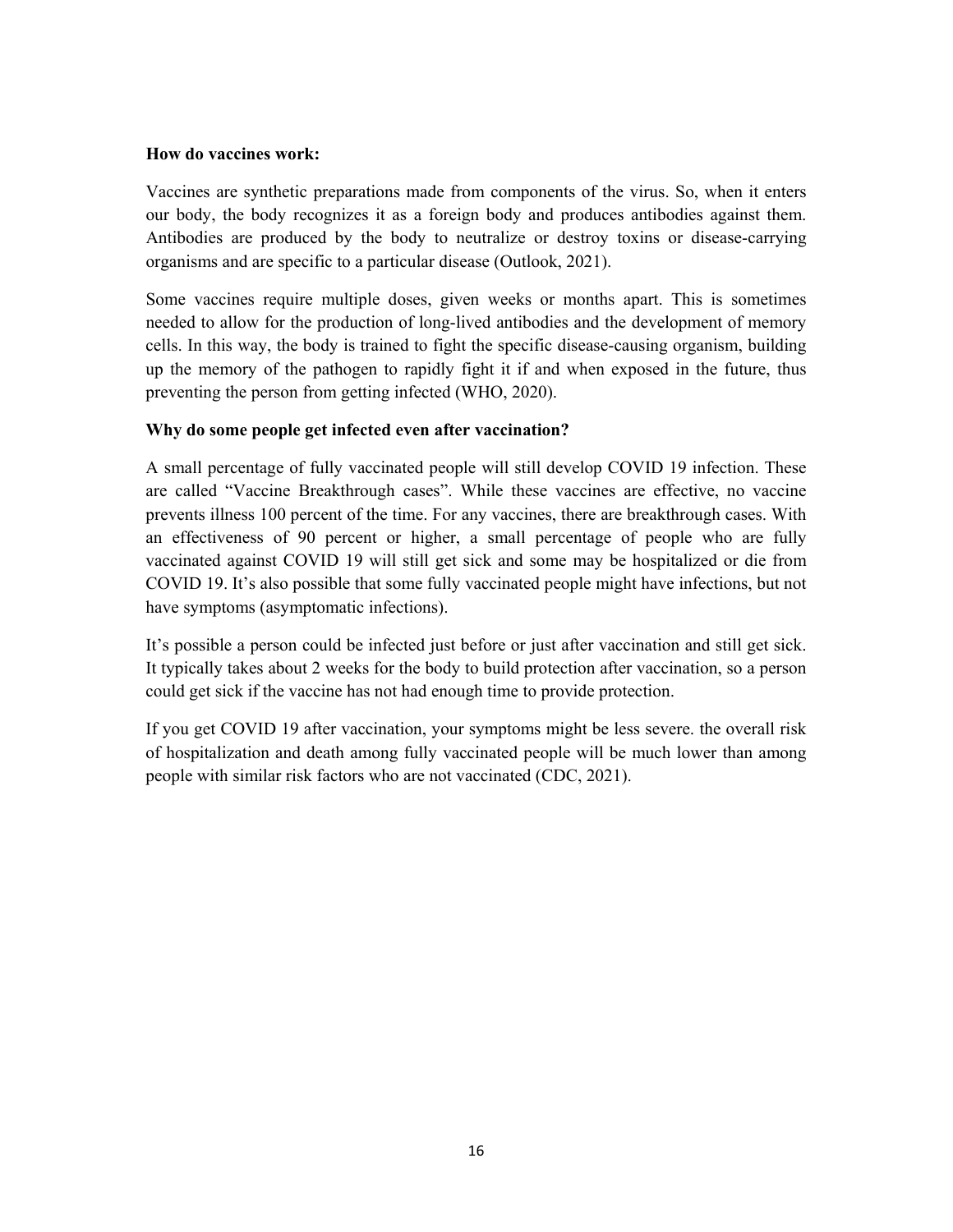# **PART 3: PFA FOR COVID 19 PATIENTS**

#### **Introduction**

The COVID pandemic has been distressing everyone, but those patients are severely affected. Health workers have a dual role in providing medical care and psychological support to assist in recovery. But doctors and nurses are overburdened with a staggering number of cases reported hence unable to provide basic psychological support to these anxious patients. In this context, Dilaasa counsellors are professional capable of dealing with these vulnerable patients. Hence, this module was created to aid Dilaasa counsellors to assist patients admitted with COVID 19 to recoup their emotional distress and allay their anxiety.

The counsellors are expected to provide PFA to patients admitted in wards, since patients in ICU may be under critical care. While providing the PFA, the counsellor may be mindful of the patient's phase of recovery. Newly diagnosed patients tend to be scared and anxious, while those patients who have been in the hospital for a while may have adjusted to the changes, there may be patients ready for discharge and finally patients whose health condition may be deteriorating. One should prepare oneself before providing PFA to those in need of it. Preparing involves understanding COVID 19, its signs and symptoms, authentic treatment protocols, its complications, and ways of prevention.

The RAPID model provides perspective on comprehensively dealing with hospitalized COVID 19 patients beyond their physical need. It aids in dealing with psychological distress, the aftermath of the pandemic. The RAPID model deals with five components to effectively deliver psychological first aid. It includes:

- 1. Rapport and reflective listening
- 2. Assessment
- 3. Prioritization
- 4. Intervention
- 5. Disposition and Follow up

#### **Rapport and Reflective Listening**

Consent must be obtained from the patient and confidentiality of the information shared must be ensured. The counsellor must be mindful that the survivor has the right to refuse the support offered. The counsellor builds rapport with the patients by introducing themselves, their purpose of visit to the patient, and initiating communication with the patient by asking regarding their health and about their life in general. If the patient is resistant in communicating the counsellor may discuss neutral topics and then move on to a specific conversation on the patient's life. During this conversation, the counsellor must listen carefully to understand the patient's concerns. Paraphrase patient's word and ascertain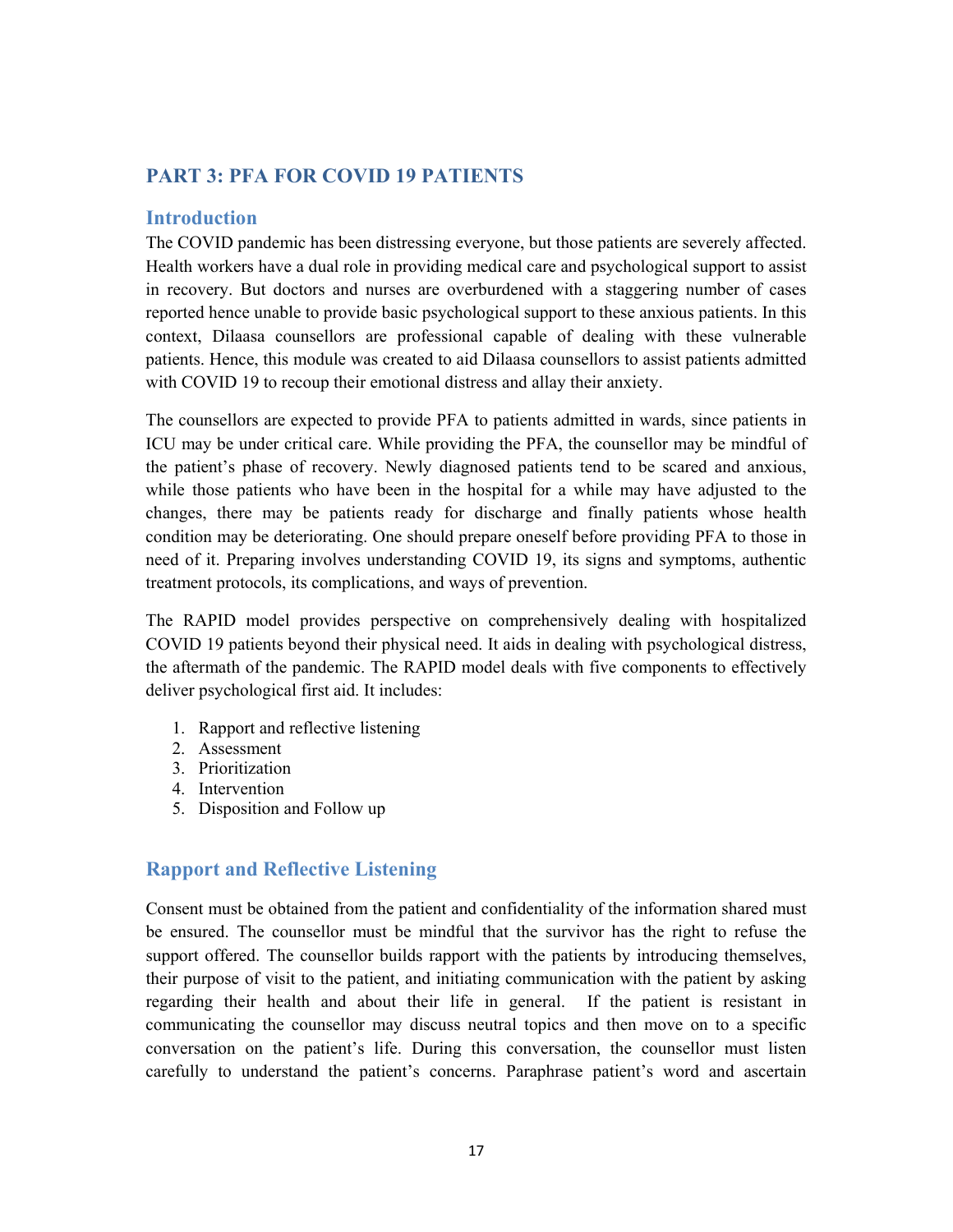patient's mood. Reflective listening included validating and accepting the patient's feelings ensuring interpersonal support.

#### **a. Validating and accepting the feelings:**

Acknowledging the feelings and reactions experienced by the patients can act as a source of emotional support. Allow them to express their anger, guilt, or distress, do not interrupt the patient. Be emphatic to the patient to develop trust. Allow the patient to lead the conversation. Do not have preconceived notions while speaking to the patients, remember every patient has a different context. Explain that these feelings, thoughts, behaviors, and concerns are understandable in the context of a positive test result. Recognizing suffering and struggle as universal, conveys that the patient is not alone. The counsellor may explain rates of recovery but must be cautious not to give false hope to the patients. Avoid unrealistic comments like *" You will be all right"* or " *Everything will be fine"* or sharing your own experience like *" I was also isolated and I'm recovered from it".* Acknowledging and accepting that these thoughts, concerns, behaviors, and feelings reduce self-blame.

#### **Assessment**

During the conversation with the patient actively listen and assess them. Primarily the patient may have basic needs and emotional needs. Patients diagnosed with COVID 19 may have different emotional needs of the patient. The patient may experience heightened anxiety and fear in the initial phase of diagnosis which must be communicated as reasonable at this phase. Observe for non-verbal cues given by the patient like fast breathing or tone of voice. Allay anxiety by providing relevant information. Taking a break from social media messages or news regarding pandemics to reduce anxiety can be advised. The temporary nature of these emotions must be communicated to them to avoid impulsive behavior. Expressing emotions rather than suppressing them must be encouraged. Channelizing emotions positively through various forms like writing, painting, etc. must be encouraged. People with coronavirus infection or with possible infection can be stigmatized and discriminated against by being called suspected cases or victims.

#### **Prioritization**

Prioritization must include psychological triaging. Counselling must be directed to reduce the immediate distress of the patient. The hospitalized patient may not have concerns of basic needs for self but may be concerned about their family. The patient may be concerned, distressed, and worried about endangerment to self and family members. They may express a range of reactions like boredom, anger, irritation, panic, guilt, and frustrations due to quarantine. These reactions may be an outcome of loss of sense of control and stigma associated with the illness. Hence, prioritization includes attending to the basic needs of fear and anxiety followed by emotional needs and physical needs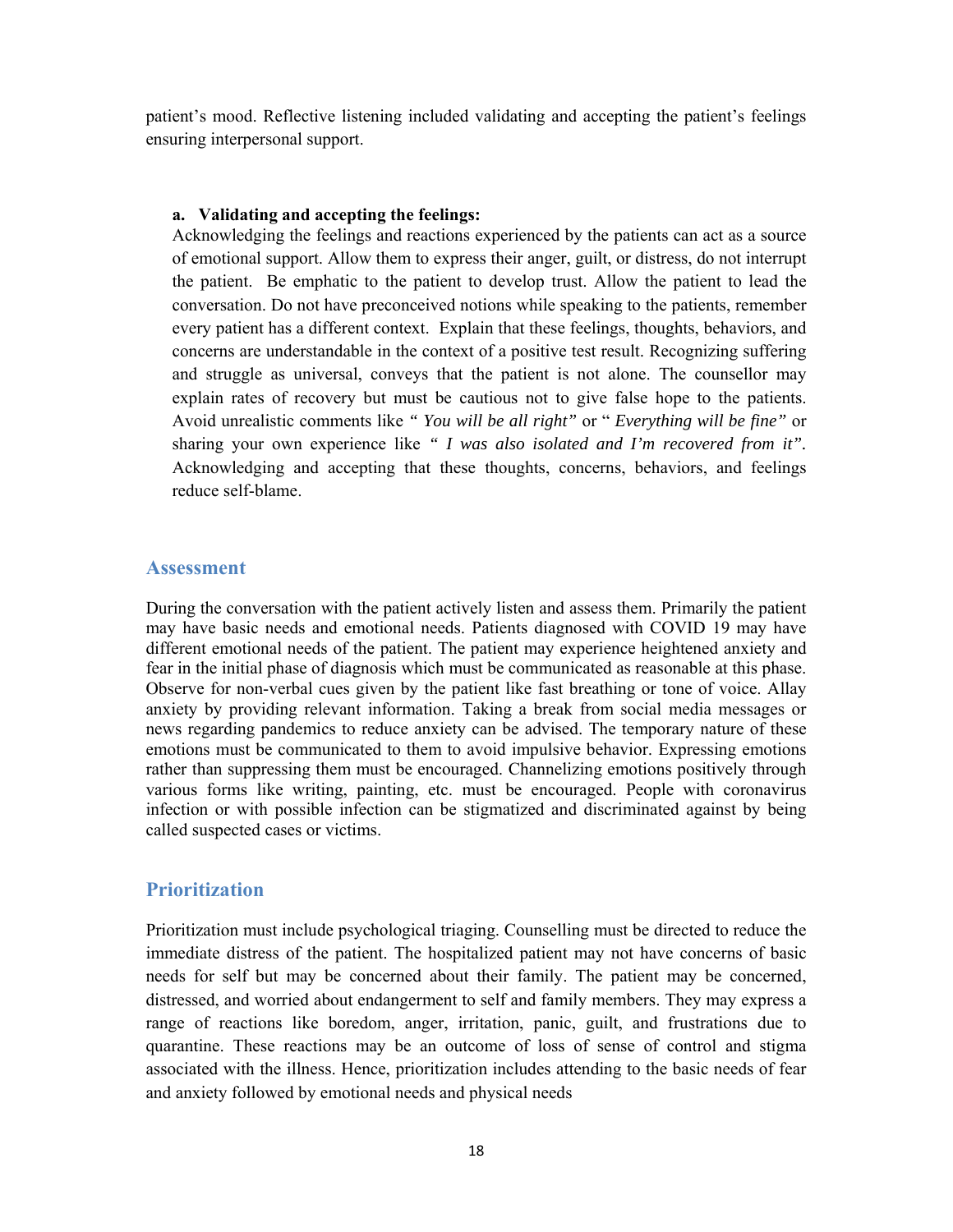#### **Intervention**

Interventions delivered to the patients are adapted from ICMR's (2021) guidelines. Interventions are specifically designed to cater to the requirements of the patients. The patients are anxious about the diagnosis and uncertain outcomes of the diseases hence the initial step is to demystify their fears, once the fears are controlled next step is to manage emotional health and the final step is advice on maintaining physical health. Following steps may be adopted by counsellors to provide support.

#### **1. DEMYSTIFYING FEAR**

- a. *Dealing with anticipatory anxiety:* Concern and anxiety regarding future outcomes and complications from the illness can be prevalent among patients. Imagining a worst-case scenario, deteriorating condition or death of another patient in the ward, or death of loved ones can lead to heightened anxiety and panic. Predicting the future is futile and extremely stressful; instead, patients must be advised to focus one day at a time. The counsellor can enhance coping and problem-solving techniques like asking the patient to identify the worst anticipated problems, list down possible solutions, help the patient in choosing appropriate solutions, and follow up on its effectiveness. Anxiety can also be due to stigma
- b. *Fear of death:* Uncertainty of the diseases and rising mortality rates of the diseases can perpetuate fear and helplessness among the patient. In such situations allow the patient to ventilate and express emotions like crying. Validate their feelings and acknowledge their worry and panic in the context of a pandemic. Encourage the patient to speak about these feelings than suppress them. The counsellor can encourage the patient to speak out their fears by asking questions like, *"How are you thinking or feeling about the situation?"* The patient may reply, *"I'm doomed to die", "I'm completely helpless", " I will never feel better", "This is the end of the world"*. These thoughts can amplify fear. In such situations, the counsellor may reframe these statements to reflect reality. Neutral acceptance like death is an inevitable universal phenomenon outside one's control and cannot be considered good or bad must be propagated. 'STOP, THINK AND GO' technique (Rahbar 2021) can be used. The first step is to stop and take a deep breath. The next step is to think about the anxieties. The last step is to help the patient with a way forward by discussing options and working together by choosing feasible options. In some cases the patient's anxieties may be as follows:

# *"What situation will lead to death?" "What will happen soon?"*

#### *"How the family will be devastated due to this?"*

These are anxieties with no absolute answer and not within one's control hence the patient can be motivated to be hopeful and courageous with a positive outlook. Stories of recovery can be shared with the patient to regain courage. Online videos of recovered patients can be shown to the patient. However, the counsellor must be mindful not to provide false hope to the patient and counselling must be tailor-made to the condition of the patient.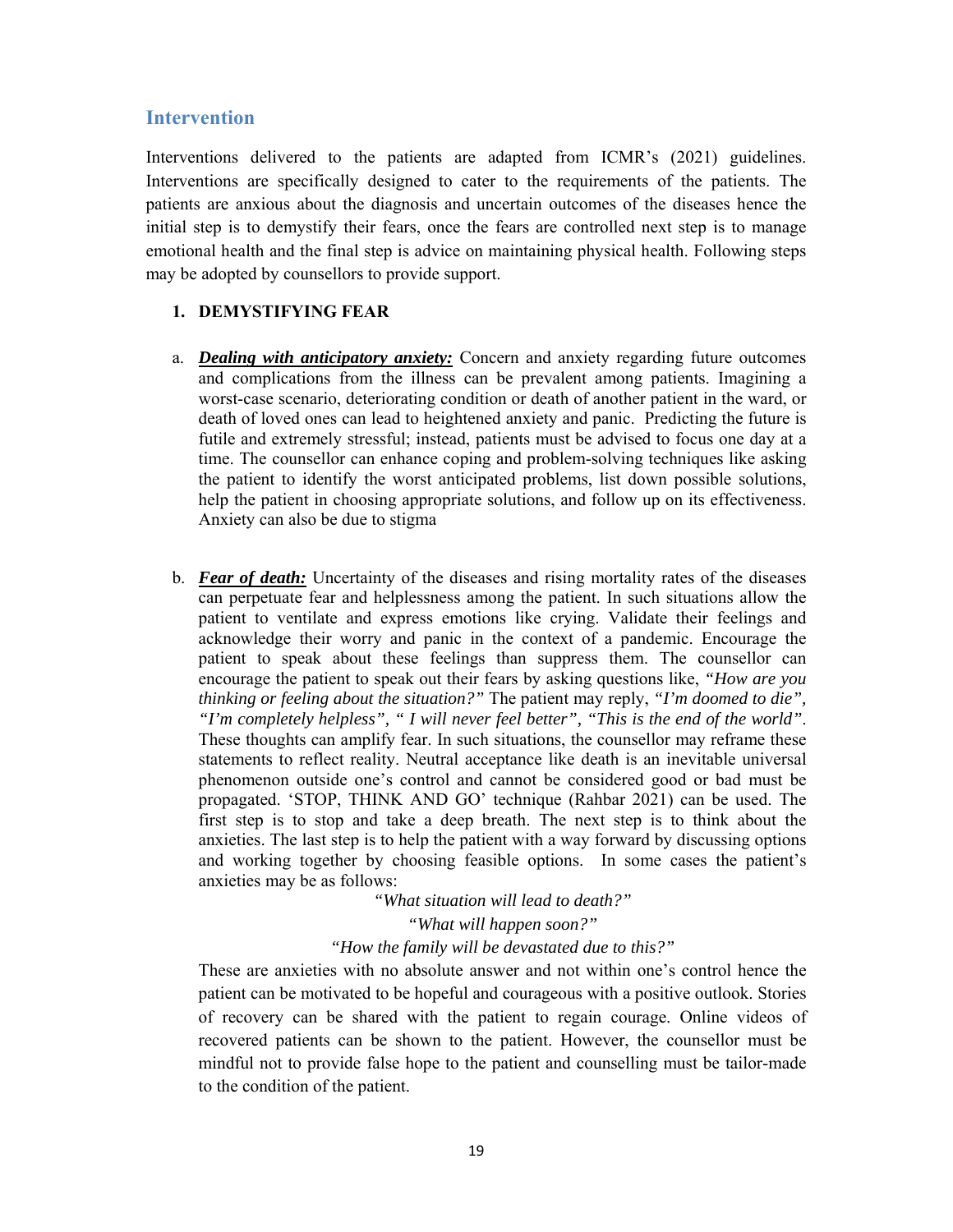- c. *Managing concerns towards family well-being:* Patients admitted to the isolation ward can be anxious about their family's well-being. They may be guilty of being a source of infection to family members and worried about their safety. If the patient is the breadwinner, uncertainty about the future, financial instability, and loss of employment may be a persistent source of distress. Women may be worried about children's wellbeing. In such situations, the importance of hospitalization to prioritize health and carry on family responsibility must be addressed. The counsellor can inform patients of the Public Distribution Scheme (PDS) and other lists of organizations that provide support and relief during COVID 19. Information on employment opportunities may be shared if reliable. Talking to fellow patients who share the same anxiety can be reassuring and act as shared support.
- d. *Managing Grief:* Grief due to the death of a loved one may be devastating. Inability to attend a funeral or inability to save them can result in guilt and sadness. In such a situation, mourning the loss is common to allow them to express their emotions. Validating the feeling is crucial here as well. Enquire regarding particular needs like speaking to a religious leader, or the need to perform certain rituals or prayers or traditions. If possible provisions for this may be made available. The counsellor explains situations beyond one's control. Accepting reality may be difficult, but encourage the patient to take small steps to accumulate positive emotions.

#### **2. MANAGING EMOTIONAL HEALTH**

- a. *Accumulating positive emotions:* The counsellor may encourage patients to focus on enhancing positive emotions of joy and happiness in life despite being in hospital. Encourage creating a positive environment by speaking to loved ones regularly through a phone call, video calls, etc., or practicing hobbies like reading, writing or music, watching movies on social media, etc. can be encouraged Communicate the need for isolation and reason to prevent family members from a visit. Faith-based practices can promote positivity like praying, reading holy text according to the patient's preference.
- b. *Practice routine:* Practicing a routine can be reiterated by including activities like physical exercise, mediation, breathing exercises, spiritual practices, connecting with family and friends virtually, pursuing hobbies, limiting exposure to overwhelming information on social media, focusing on aspects within one's control. Meditation and calming music available on social media platforms can be availed.
- c. *Practicing self-compassion and building hope:* During hospitalization, the patient may have plenty of time to reflect and think about oneself. Often due to disturbed emotional state, the patient may be too harsh on themselves. Additionally, stigma due to the illness can lead to harsh self-criticism. In such situations, the counsellor must encourage patients not to blame themselves, to be compassionate, and recognize personal inadequacies. It can be useful to point out the pandemic is a global phenomenon hence can happen. Remind the patient to be kind to themselves since they are doing their best to recover and so are health care workers to enhance their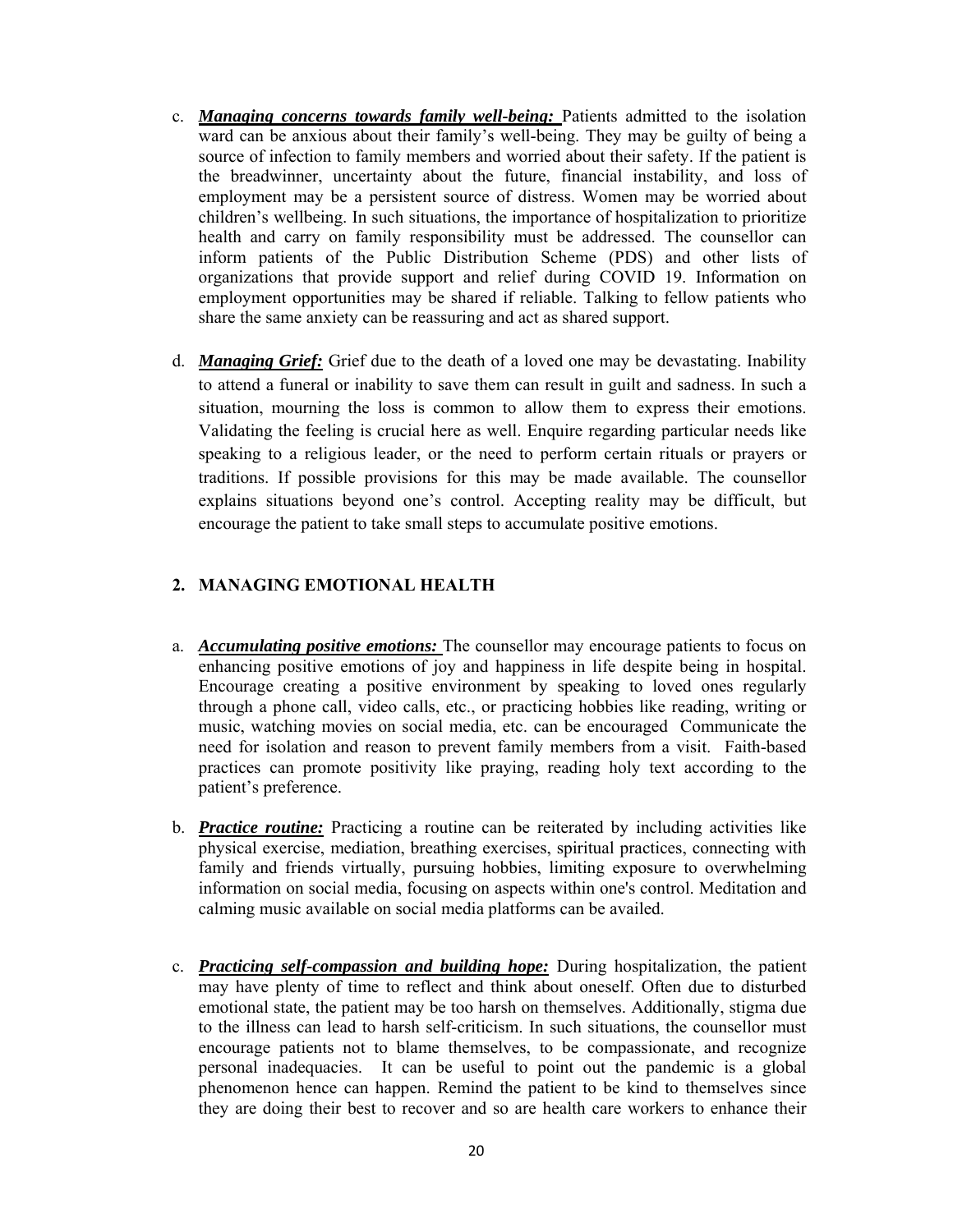recovery. Hope building must be a constant process. The patient must be encouraged to think from a long-term perspective. The patient may be asked questions like*, "What are your dreams and wishes? How have you developed these hopes? How have you managed to sustain these hopes in difficult times? What keeps you from giving up? Who has supported you in your hopes and dreams? How have they done so? How have you motivated yourself in the past"* These questions can help the patient to reflect on past events in their life and motivate them to maintain hope? The counsellor may do so by praising efforts undertaken, reassurance and encouragement. Forcing excessive positivity through statements like "*Everything will be all right*" must be avoided.

#### **3. MAINTAINING PHYSICAL HEALTH**

- a. *Relaxation techniques:* Ask them to keep a routine during isolation. Simple physical exercises can be practiced regularly unless contraindicated by the doctor. Deep breathing exercises, abdominal breathing, and meditation can be practiced as and when required to alleviate anxiety, calm the nervous system, and enhance lung function. To practice, deep breathing techniques instruct the patient to sit straight in a comfortable position, loosen tight clothing, relax the shoulder, close eyes and take a slow deep breath for a count of four, hold it for another for seconds, and exhale slowly for six seconds through the mouth. For abdominal breathing instruct the patient to sit straight in a comfortable position, loosen tight clothing, relax the shoulder, bring both hands to the lower belly with middle finger touching the lower abdomen, close your eyes and take a long deep breath down to the belly such that middle fingers naturally move apart as the belly expands and as you exhale belly contract and middle fingers touch again.
- b. *Health education:* The patient's condition, extend of recovery, treatment, and management must be informed to the patient and family members to keep realistic expectations. Clarify their doubts and avoid misinformation. The patient must be given accurate and unambiguous information on the diseases. Adequate and relevant information must be given to alleviate fear. If counsellors do not have an answer to questions asked never give information that you are not authorized to. Basic information on consuming a nutritious diet, prescribed medications, and adequate sleep at night can be provided. Help them to connect to an authorized person who can give them the information required. The patient may be worried about stigma to self and family post-diagnosis and after discharge. Clarify that the virus is incapable to transmit infection after two weeks owing to which isolation is advised. This can allay the patient's fear of transmitting the infection to a loved one's post-discharge. Detailed information of COVID 19 refers to Part 2 Basic information on COVID 19.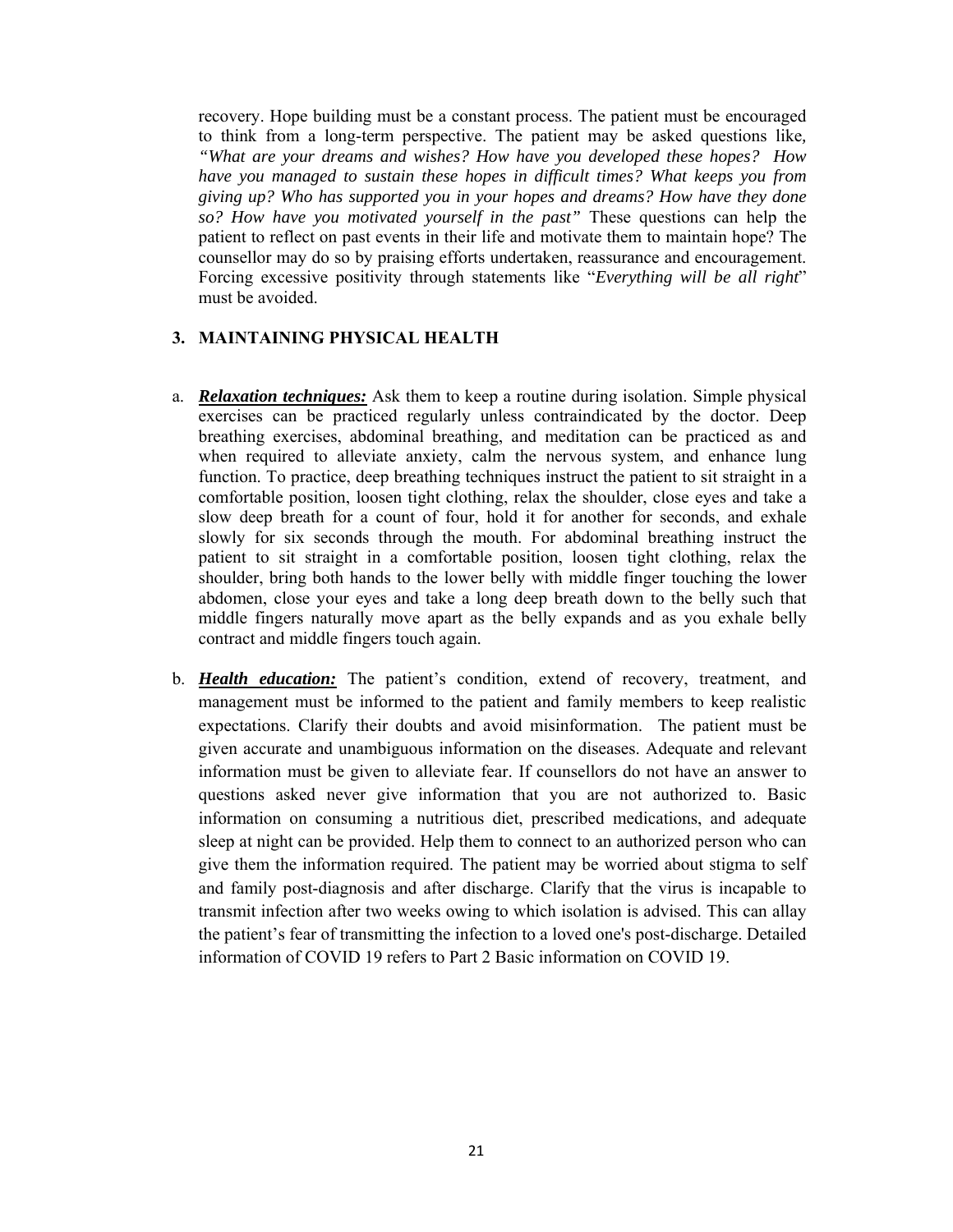#### **Disposition and Follow Up**

This phase involves following up on the patient's condition before discharge and encouraging them to return to normal life. Inform about precautions to be taken at home. The patient can also be advised to take things slow and give the body adequate time to resume back to normal. Provide information about normal stress and coping mechanisms, reinforce the coping techniques discussed earlier. Stigma and discriminatory behaviors related to COVID 19 can persist in the community even after discharge; this must be communicated to the patient. The patient must be advised to follow a period of home isolation and keep a safe physical distance if discharged before the isolations period. The advice of diet, sleep, and rest can be reinstated here. Emergency contact numbers in case of emergency can be shared in case of complications or downfall in health. You can say goodbye with best wishes for their future.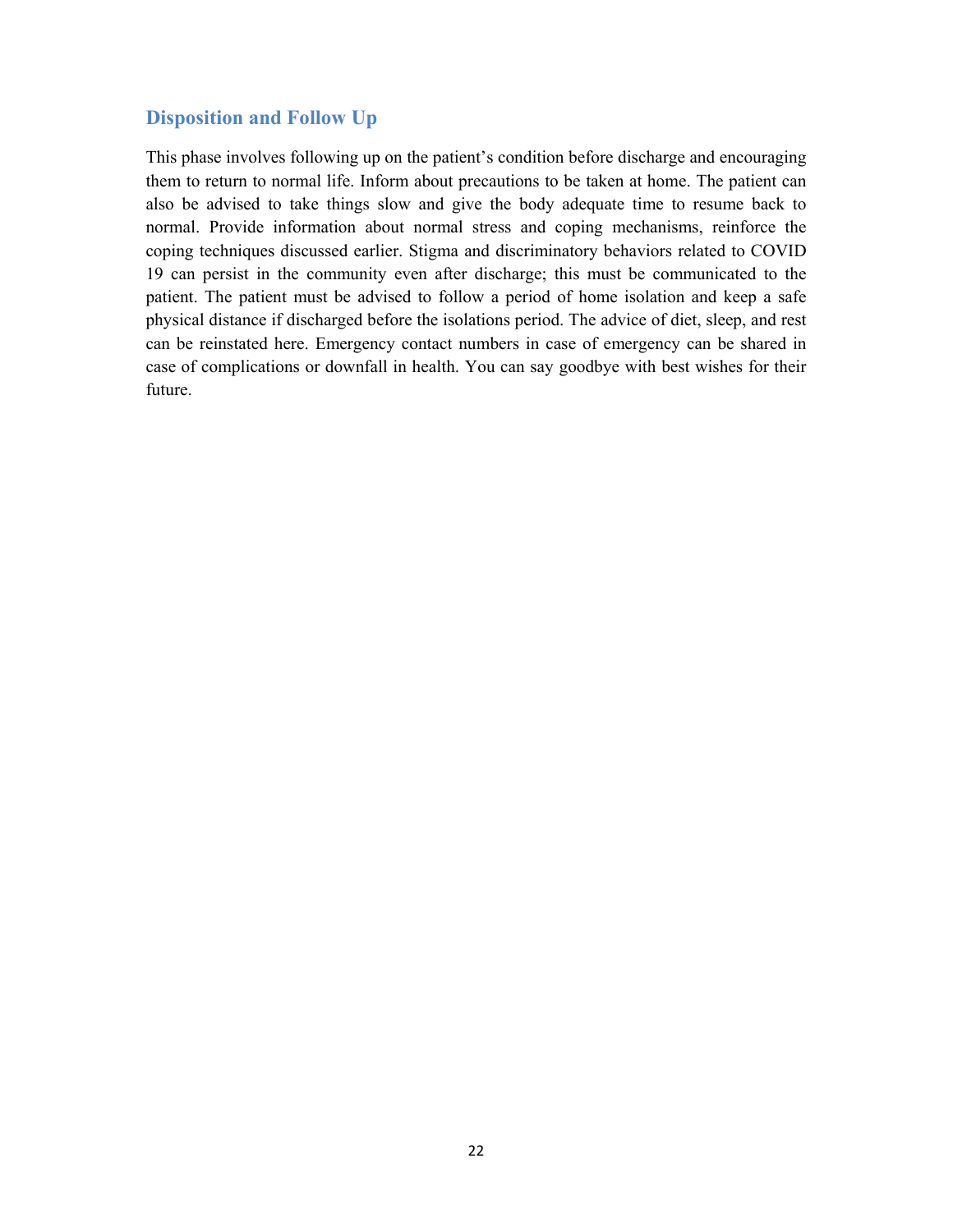# **PART 4: PROVIDING PFA TO FAMILY MEMBERS**

#### **Introduction**

Daunting concern and worry about COVID 19 infection is felt within the family or primary contacts. These could be members of the same family, staying in the same closed environment like home or office, or people involved in the direct care of the patient without Personal Protective Equipments (PPE) like a mask, face shield, etc. Addressing their emotional distress amid socio-economic hardships and uncertainty is crucial. Escalated fear of transmission due to frequent trips to hospitals for their admitted loved one is understandable. They may also be subjected to stigma by the community. Under such circumstances, advice on self-care, overcoming emotional distress, and stigma must be communicated by the counsellor.

## **Types of Contacts**

There are two types of contacts:

*High-risk contact:* These include people who have:

- a. Touched body fluids of patients (respiratory fluids, saliva, blood, vomit, urine, and feces)
- b. Had physical contact with patients without PPE
- c. Has been within 3 feet of the patient
- d. Touched or washed linen, clothes, or dishes of patients.
- e. Resides in the same household

*Low-risk contact:* These include people who have:

- a. Shared same space like office or classroom
- b. Traveled together in the same bus, train, flight, etc.

#### **Steps to Provide PFA**

#### **1. Help other members who might have COVID 19**

The initial step could be to identify the type of contact. Based on it, advise them to watch for symptoms and test if symptoms appear.

#### **2. Self-care strategies:**

Provide them with information on basic prevention strategies. Other strategies like storing essentials, waste disposal strategies, cleaning, and disinfection at home can also be shared with them. Consuming a balanced diet, adequate sleep, medications, exercise can be advised.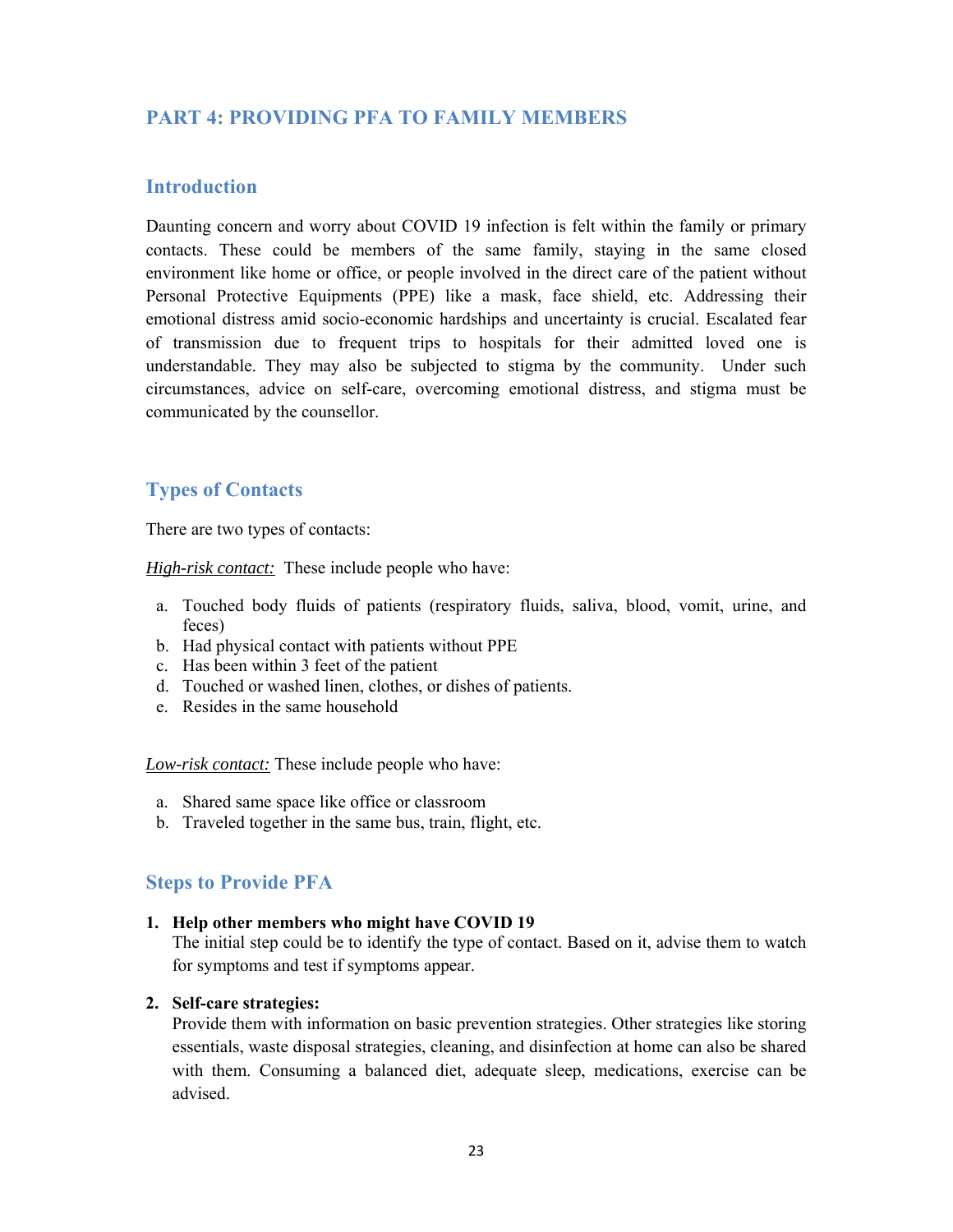#### **3. Health Education and Counselling:**

Communicate information on COVID 19 and adherence to the prescribed protocol as per the area they reside. Following hygiene measures like washing hands frequently, avoiding sharing household items, regular cleaning, and disinfection of household items, and use of the mask can be stressed. Minimize contact with a vulnerable group like the elderly, children, pregnant women, lactating women, etc. Watching out for symptoms like cough, breathlessness, or low oxygen saturation (below 90%) and immediate testing and reporting to a health care facility must be advised. Convey preparedness to care for patients post-discharge. They may also be at risk or already subjected to stigma. Enable them to deal with it like de-stressing oneself through regular communication with loved ones, maintaining a schedule, being active, and relaxation exercises (ICMR 2021).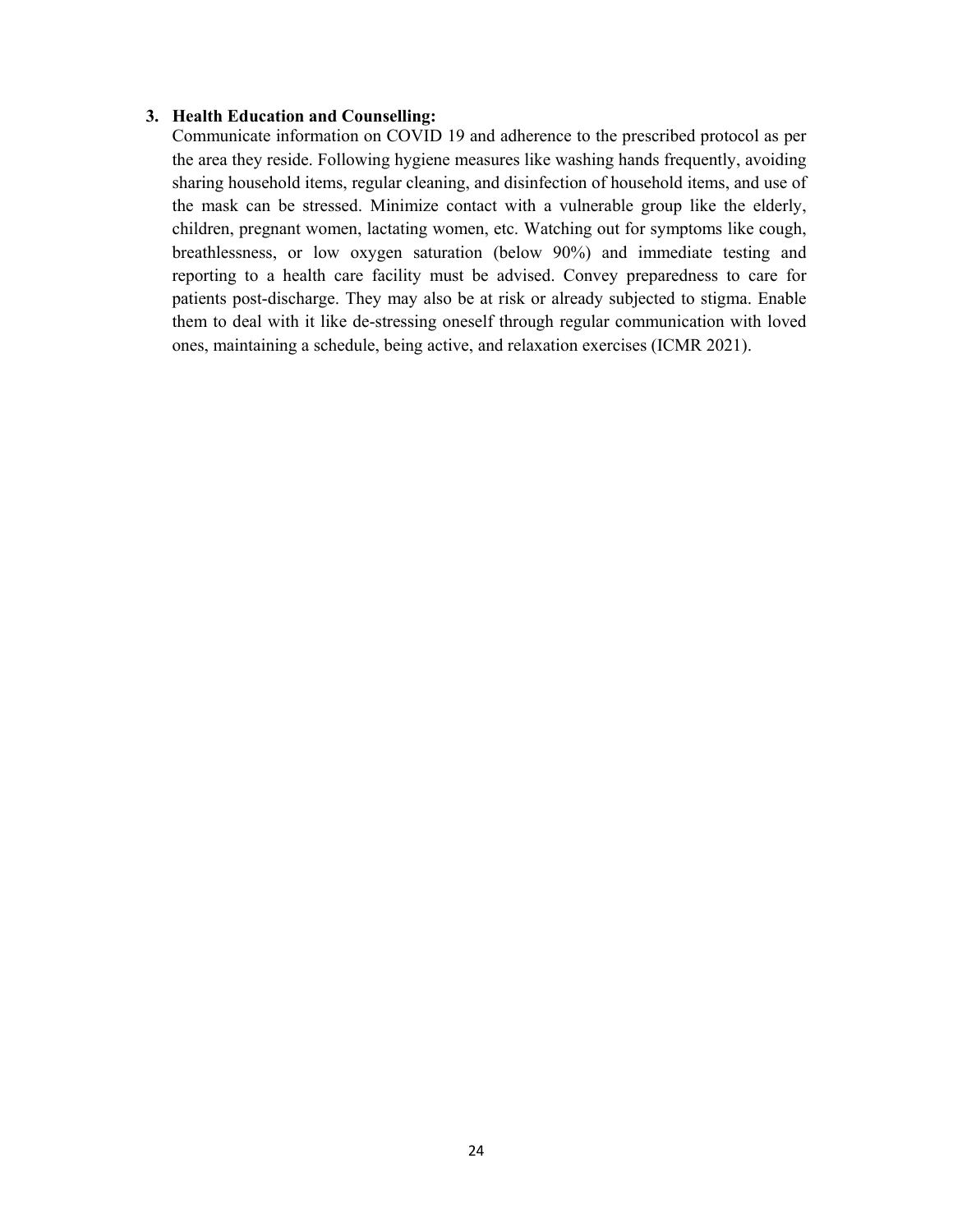# PART 5: SELF CARE FOR COUNSELLORS

- 1. Prioritize your physical, mental, and social health
- 2. Ensure hand hygiene with soap and water or with alcohol-based hand sanitizer every time you enter or leave the ward (Refer Annexure figure 3)
- 3. Use Personal Protective Equipments appropriately (Refer Annexure figure 4 and 5)
- 4. Take breaks and rest appropriately to prevent burn-out
- 5. Practice relaxation techniques or other effective measures to relieve stress
- 6. Avail support from co-workers or seniors in overwhelming situations.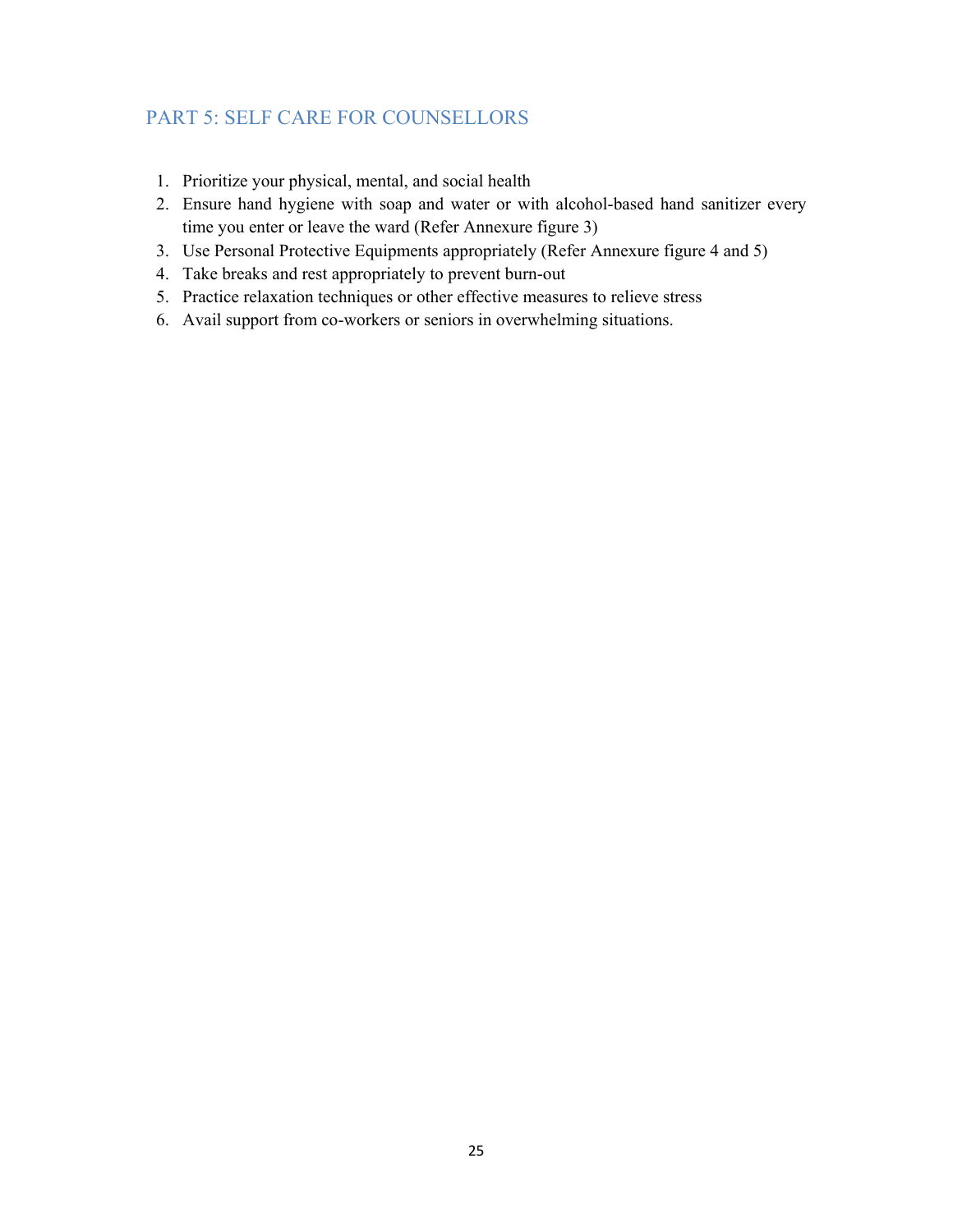# **PART 6: ANNEXURES**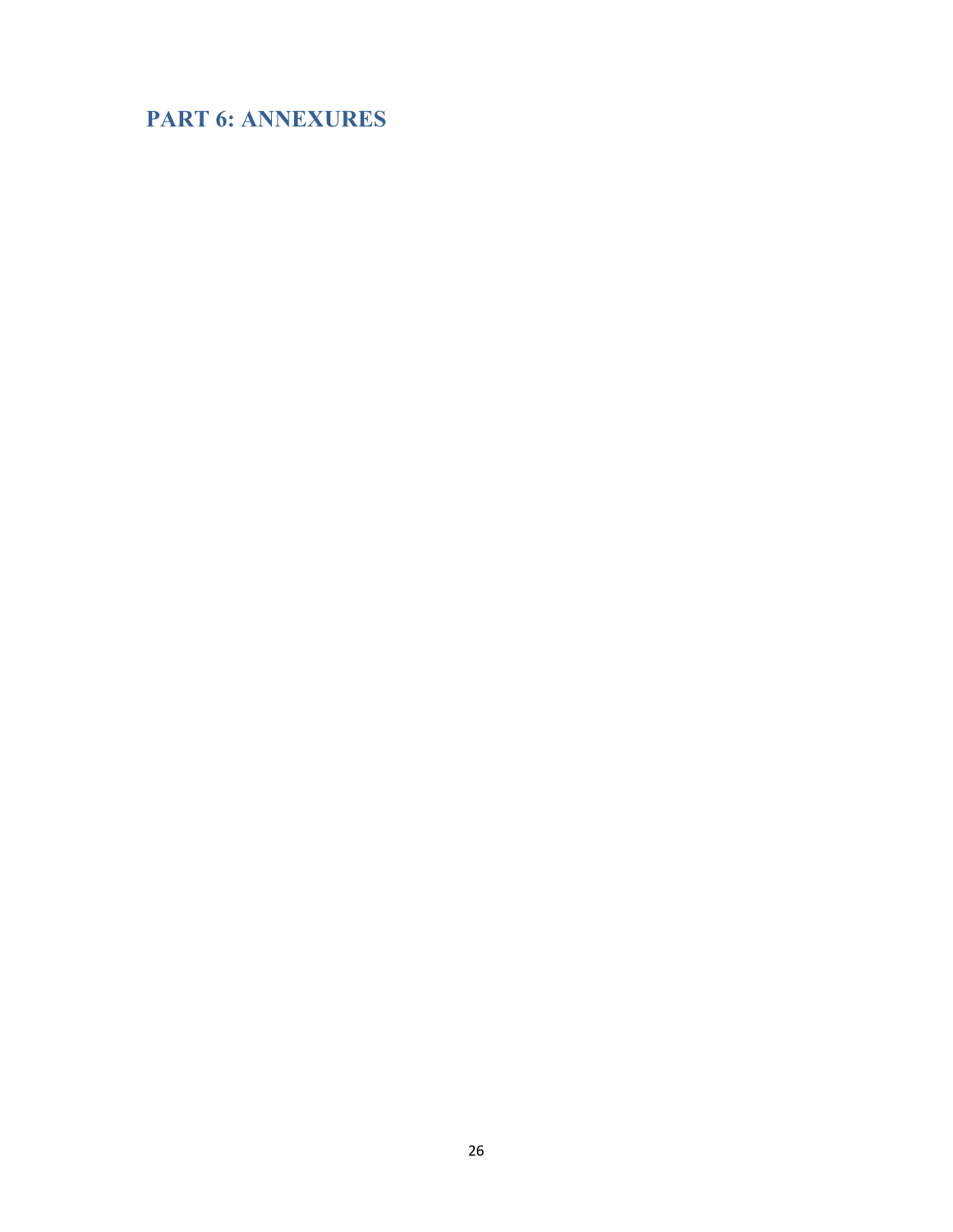#### **Hand Hygiene**



Figure 3: Steps for hand hygiene Source: World Health Organisation (WHO). Hand Hygiene: When and How. Infection Prevention and Practices, WHO. Geneva.Accessed from: https://www.who.int/teams/integratedhealth-services/infection-prevention-control on 31st May 2021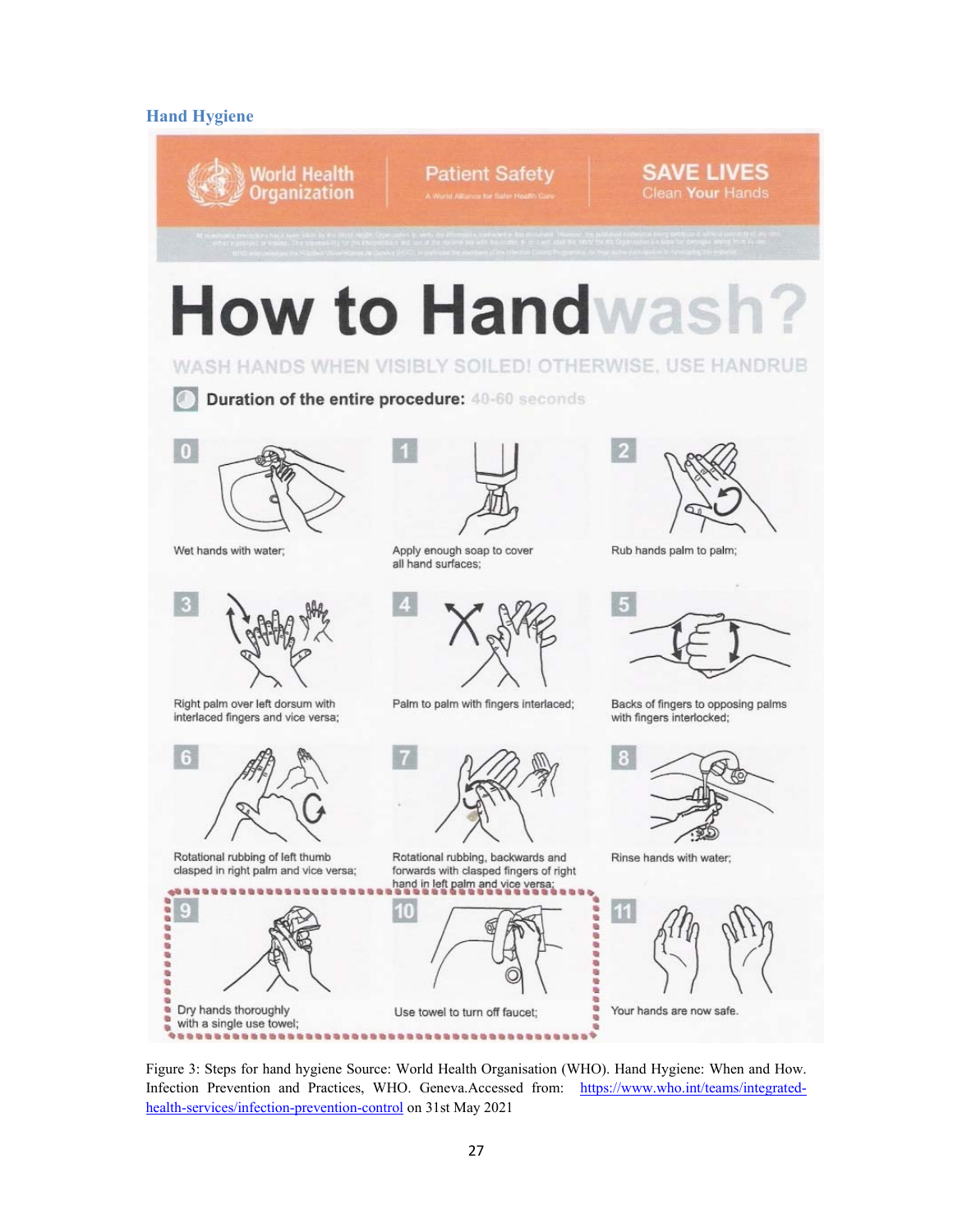#### **Donning and Doffing PPE**

#### **Donning PPE**



Figure 4: Steps for donning PPE Source: Centre for Diseases control and Prevention(CDC). (2014). Protecting Healthcare Personnel: Sequence for Donning and Removing Personnel Protective Equipments. CDC. USA Accessed from: https://www.cdc.gov/hai/prevent/ppe.html on: 31st May 2021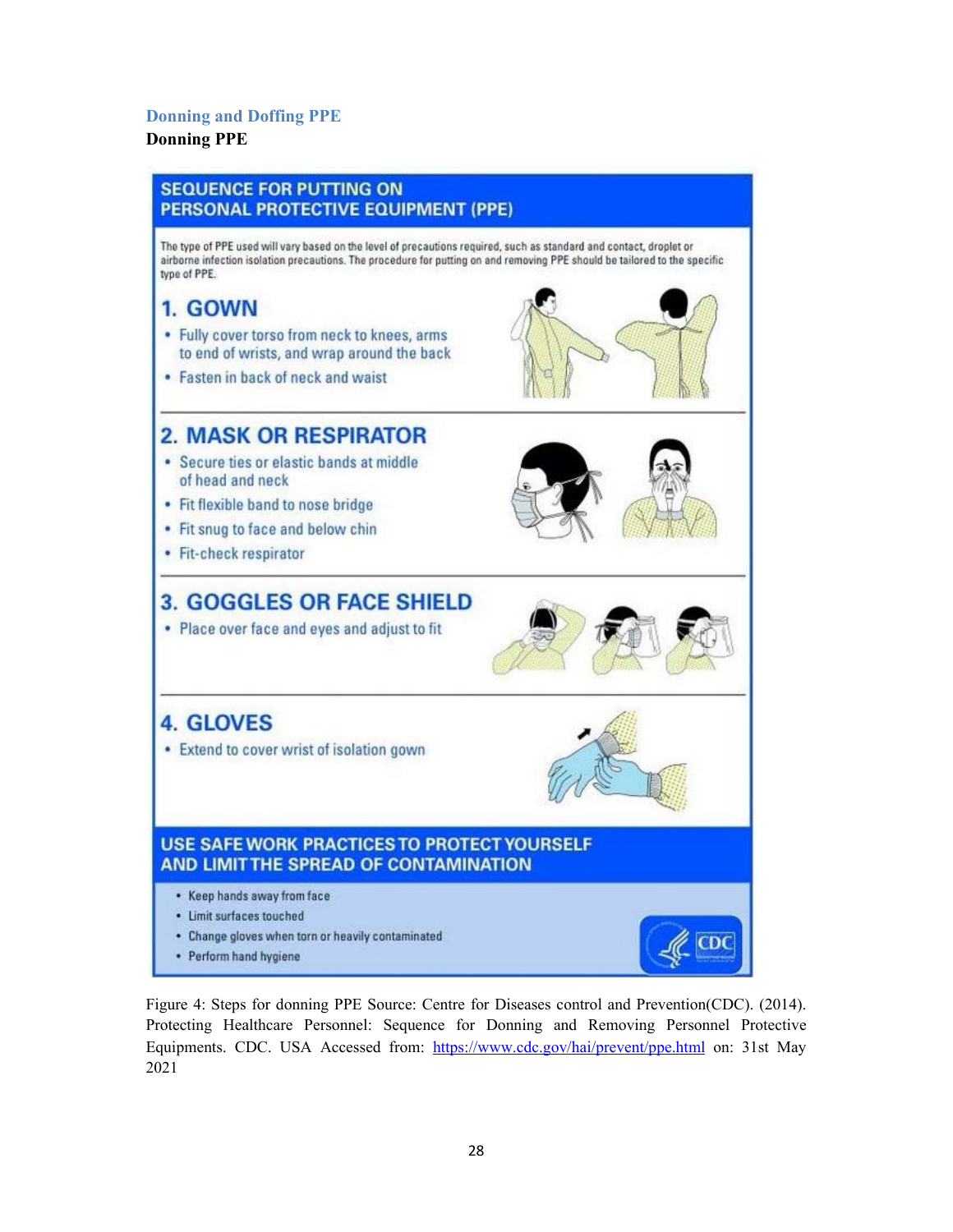#### **Doffing PPE**

#### **HOW TO SAFELY REMOVE PERSONAL PROTECTIVE EQUIPMENT (PPE) EXAMPLE 2**

Here is another way to safely remove PPE without contaminating your clothing, skin, or mucous membranes with potentially infectious materials. Remove all PPE before exiting the patient room except a respirator, if worn. Remove the respirator after leaving the patient room and closing the door. Remove PPE in the following sequence:

#### **1. GOWN AND GLOVES**

- Gown front and sleeves and the outside of gloves are contaminated!
- If your hands get contaminated during gown or glove removal, immediately wash your hands or use an alcohol-based hand sanitizer
- Grasp the gown in the front and pull away from your body so that the ties break, touching outside of gown only with gloved hands
- While removing the gown, fold or roll the gown inside-out into a bundle
- As you are removing the gown, peel off your gloves at the same time, only touching the inside of the gloves and gown with your bare hands. Place the gown and gloves into a waste container

#### **2. GOGGLES OR FACE SHIELD**

- . Outside of goggles or face shield are contaminated!
- If your hands get contaminated during goggle or face shield removal, immediately wash your hands or use an alcohol-based hand sanitizer
- Remove goggles or face shield from the back by lifting head band and without touching the front of the goggles or face shield
- If the item is reusable, place in designated receptacle for reprocessing. Otherwise, discard in a waste container

#### **3. MASK OR RESPIRATOR**

- Front of mask/respirator is contaminated DO NOT TOUCH!
- · If your hands get contaminated during mask/respirator removal, immediately wash your hands or use an alcohol-based hand sanitizer
- Grasp bottom ties or elastics of the mask/respirator, then the ones at the top, and remove without touching the front
- · Discard in a waste container

#### **4. WASH HANDS OR USE AN ALCOHOL-BASED HAND SANITIZER IMMEDIATELY AFTER REMOVING ALL PPE**





DC

#### PERFORM HAND HYGIENE BETWEEN STEPS IF HANDS **BECOME CONTAMINATED AND IMMEDIATELY AFTER REMOVING ALL PPE**

Figure 5: Steps for Doffing PPE Source: Centre for Diseases control and Prevention(CDC). (2014). Protecting Healthcare Personnel: Sequence for Donning and Removing Personnel Protective Equipments. CDC. USA Accessed from: https://www.cdc.gov/hai/prevent/ppe.html on: 31st May 2021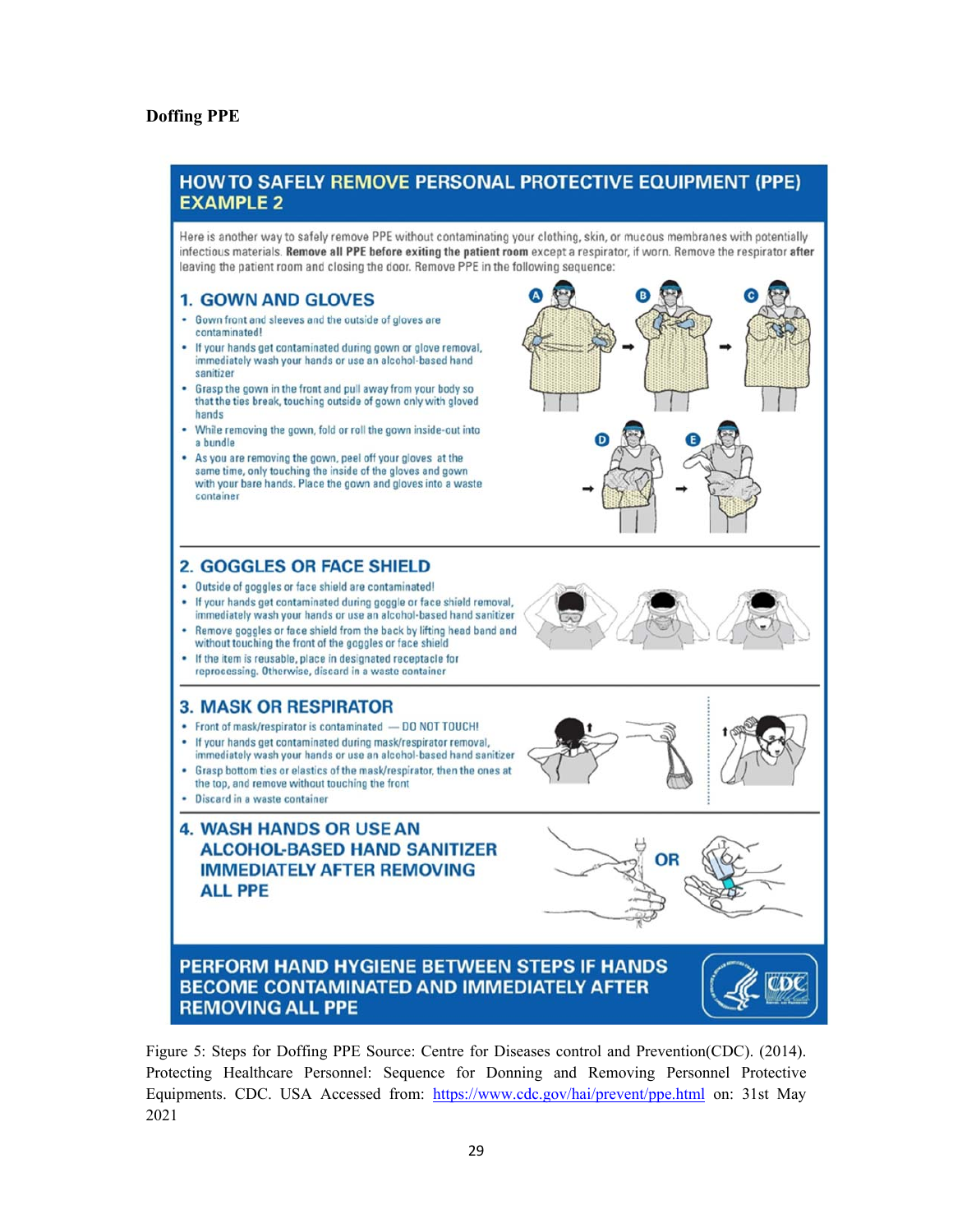## **Handout for basic information on COVID-19**

**COVID-19 is a new coronavirus disease caused by SARS-CoV2.** 

# **Most commonly noted symptoms:**

- 1. Fever
- 2. Dry cough
- 3. Fatigue

# **Other symptoms:**

- 1. Loss of taste or smell
- 2. Nasal congestion
- 3. Severe body ache
- 4. Headache
- 5. Sore throat
- 6. Muscle or joint pain
- 7. Conjunctivitis
- 8. Diarrhea
- 9. Chills or dizziness

# **Other less common symptoms:**

- 1. Anxiety
- 2. Sleep disorders
- 3. Depression
- 4. Irritability
- 5. Confusion

# **Symptoms of severe COVID 19 infection**:

- 1. Shortness of breath
- 2. High temperature (>38 degree celsius)
- 3. Loss of appetite
- 4. Confusion
- 5. Persistent pain or pressure in the chest

# **When to call for emergency medical help?**

- 1. Trouble breathing
- 2. Persistent pain or pressure in chest
- 3. New confusion
- 4. Inability to stay awake or wake up.
- 5. Pale grey/ blue coloured skin or nails or nailbeds.

# **Basic Prevention Strategies**:

# **1.Wear a mask:**

•Wash hands before wearing a mask

 •Wear mask properly, covering nose and mouth securing it under your chin

•Make sure it fits snuggle against the sides of your face

•Be sure it is easy to breathe.

•Remove the mask by holding the ear loops or ties.

•Wash cloth masks regularly, preferably in washing machine.

•Store used masks safely in between uses.

# **2.Stay at least 6 feet apart and avoid crowds:**

•Keep at least 6 feet distance from others. Remember that people can spread the virus even when they don't have any symptoms.

•Avoid crowded places, especially closed spaces with poor ventilation.

#### **3.Wash your hands:**

- Wash your hands with soap and water for at least 20 seconds.
- If soap is not available, use alcohol based hand sanitizer.

**4. Avoid touching** your face, mouth and eyes unnecessarily and especially before washing hands.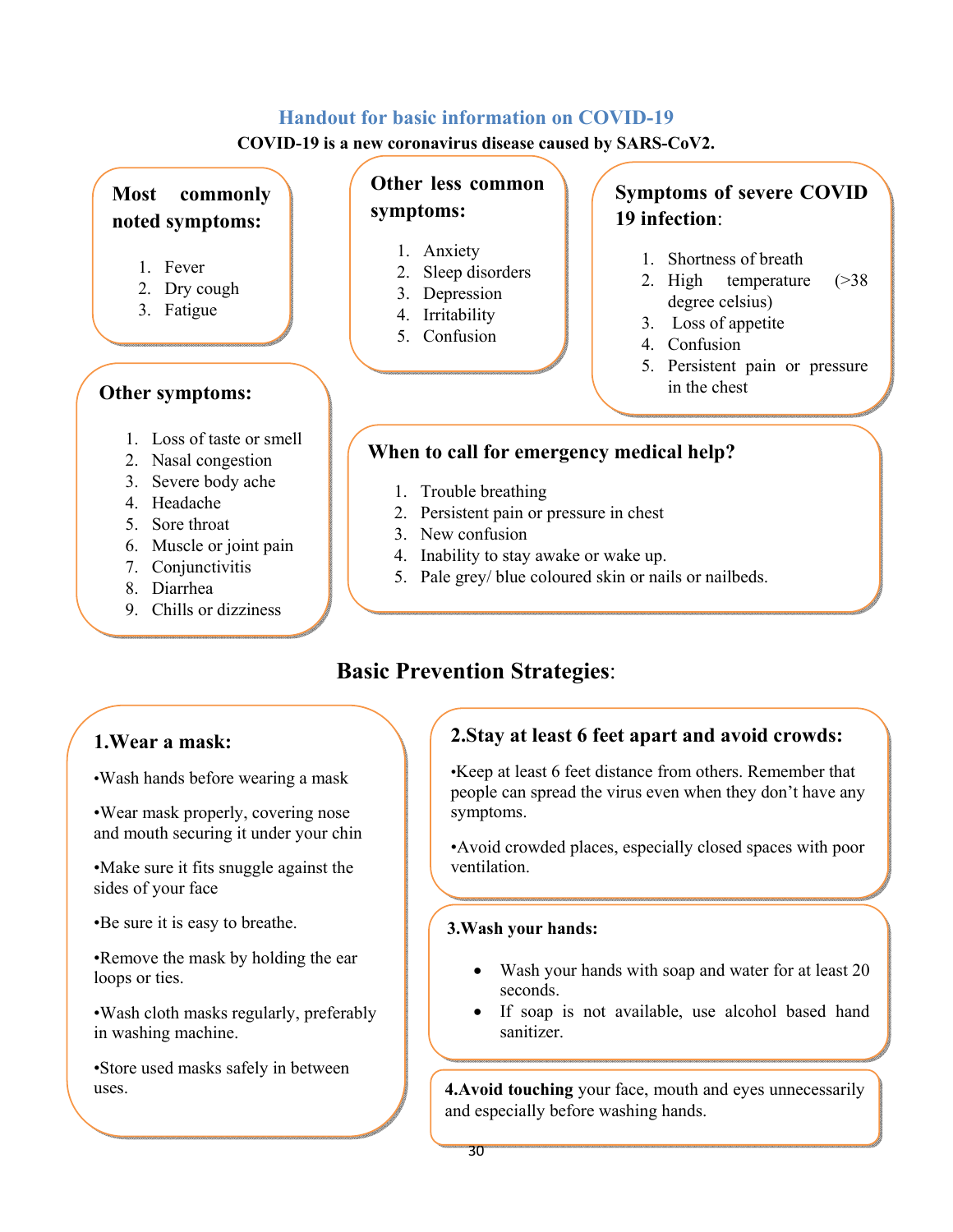# **Protecting yourself at home**

- 1. Keep the person who is tested positive in isolation, in a separate room, preferably with attached bathroom.
- 2. Wear a mask when sharing spaces with others.
- 3. Maintain distance, at least 6 feet from the patient.
- 4. Avoid handling their clothes, dishes directly by hands. Use hand gloves whenever necessary.
- 5. Monitor your health daily and be attentive for any symptoms.
- 6. Special care to be taken of elderly persons, children, or those with any co morbidities in the household.

# **High risk for severe disease or mortality:**

- 1. Age  $> 60$  years.
- 2. Cardiovascular disease, hypertension and CAD
- 3. Diabetes mellitus and other immune-compromised states.
- 4. Chronic ling/liver/ kidney disease
- 5. Obesity

# **Home Isolation:**

#### **Must DO's**

- 1. Physical distancing, indoor mask use, hand hygiene.
- 2. Symptomatic management- hydration, medications
- 3. Monitor temperature and Oxygen saturations.
- 4. Stay in contact with the physician.

#### **Seek immediate medical attention if**:

- 1. Difficulty in breathing
- 2. High temperatures/ severe cough for more than 5 days

# **Prevention from fungal infections:**

1.Maintain strong immunity in those affected by COVID 19

2.Strict control of blood sugar levels

3.Self- medication with steroids and antibiotics is to be avoided.

4.Avoiding dead or decayed matter and maintain good personal hygiene is important.

# **When should we get tested and which test to be done?**

Anyone who has symptoms, should get tested wherever possible. People who have been in contact with a positive person or a likely positive person, should take professional advice from their doctor. While awaiting the test results, the person should be kept isolated for safety reasons.

RT-PCR is the confirmatory test for diagnosing COVID 19 infection. Rapid Antigen test (RAT) are antigen detecting tests. These tests are cheaper as compared to RT-PCR tests and give faster results. Though a positive RAT confirms past infection, a negative result doesn't rule out COVID 19 infection. RT-PCR is advised if RAT is negative and person is symptomatic.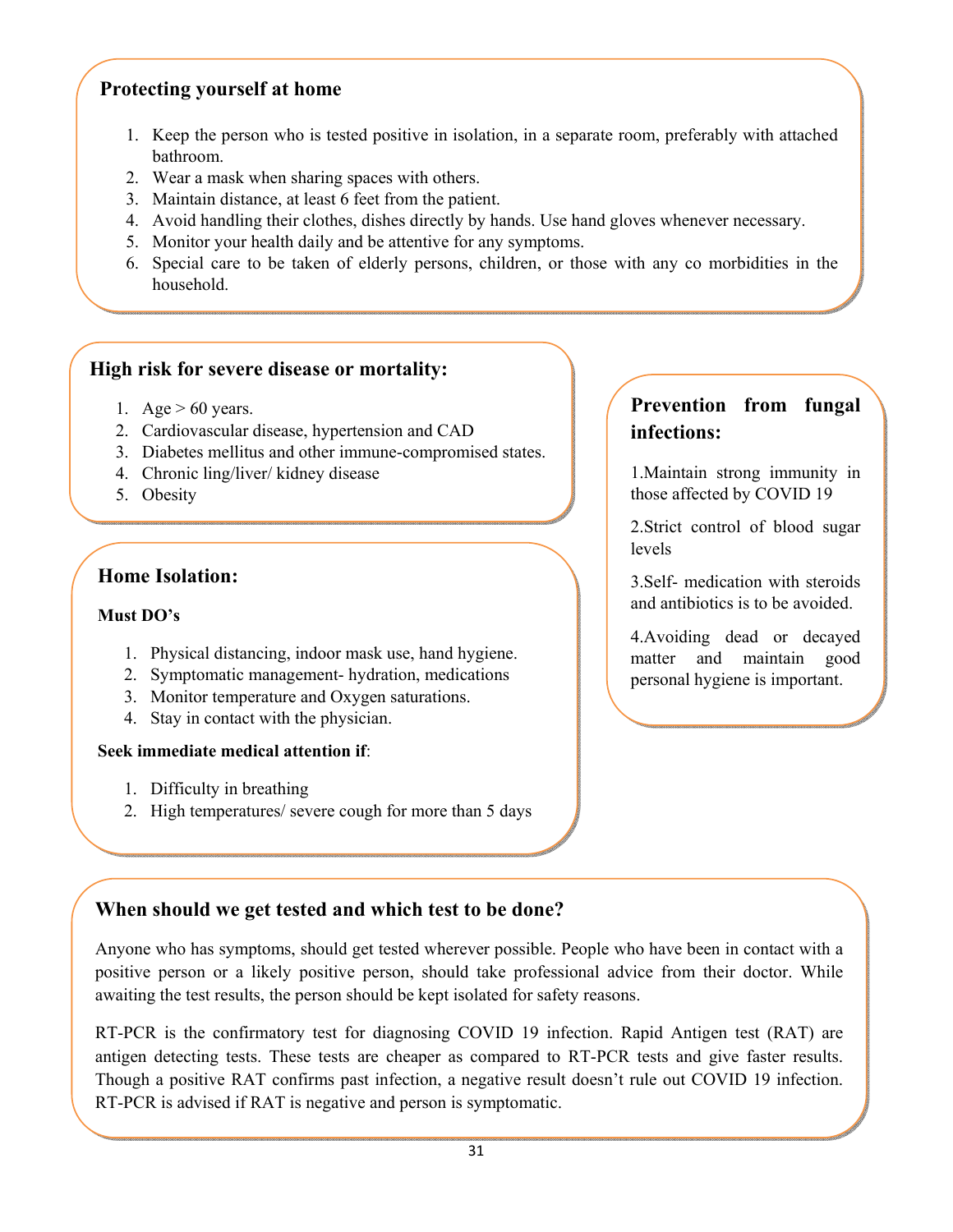# **PART 7: REFERENCES:**

- 1. Indian Council of Medical Research (ICMR). (2021). *Guidance document for psychosocial counselling for COVID 19 19 positive patients and their family members*. Ministry of Health and Family Welfare. Delhi. Cited from: https://www.icmr.gov.in/pdf/COVID 19/techdoc/PSC\_COVID 19\_patients\_v1\_30042021.pdf on: 30th May 2021
- 2. V. Singaravelu. *Psychological First: Aid Field Worker's Guide*
- 3. Dr.Issara (2020). WHO, Thailand. *Know COVID 19* Cited from:https://www.who.int/docs/default-source/searo/thailand/12mythfinal099bfbf976c54d5fa3407a65b6d9fa9d.pdf on 27th May 2021
- 4. WHO.(2021) *Coronavirus Disease (COVID 19)* Cited from: https://www.who.int/emergencies/diseases/novel-coronavirus-2019/question-andanswers-hub/q-a-detail/coronavirus-disease-COVID 19 on 27th May 2021
- 5. Shah K, Bedi S, Onyeaka H, et al. (June 25, 2020) *The Role of Psychological First Aid to Support Public Mental Health in the COVID 19 Pandemic. Cureus* 12(6): e8821. doi:10.7759/cureus.8821. Cited from: https://www.cureus.com/articles/32741-the-role-of-psychological-first-aid-to-supportpublic-mental-health-in-the-COVID 19-pandemic on 27<sup>th</sup> May 2021
- 6. CDC. (2021) *How to protect yourself and others*. Cited from: https://www.cdc.gov/coronavirus/2019-ncov/prevent-getting-sick/index.html on: 30th May 2021
- 7. ICMR, *Evidence Based Advisory in The Time of COVID 19 (Screening, Diagnosis and Management* of *Mucormycosis).* Cited from: https://www.icmr.gov.in/pdf/COVID 19/techdoc/Mucormycosis\_ADVISORY\_FROM\_ICMR\_In\_COVID 1919\_time.pdf on: 30th May 2021
- 8. AIIMS, ICMR- COVID 19 *National Task Force/Joint Monitoring Group, Ministry of Health and Family Welfare,* Government of India, Clinical Guidance for Management of Adult COVID 19 Patients. Cited from: https://www.icmr.gov.in/pdf/COVID 19/techdoc/COVID 1919 Management Algorithm 22042021 v1.pdf on 27<sup>th</sup> May 2021
- 9. World Health Organization (WHO). (2011). *Psychological first aid: Guide for field workers*. World Health Organization. Geneva, Switzerland. Cited from: http://apps.who.int/iris/bitstream/handle/10665/44615/9789241548205\_eng.pdf?seque nce=1 on: 28th May 2021
- 10. Centre for Disease Control and Prevention (CDC). (2021), *What You Should Know About the Possibility of COVID 19 Illness After Vaccination*. Cited from: https://www.cdc.gov/coronavirus/2019-ncov/vaccines/effectiveness/why-measureeffectiveness/breakthrough-cases.html on: 3rd June 2021.
- 11. World Health Organization (WHO), (2020). *How do vaccines work?* Cited from :https://www.who.int/news-room/feature-stories/detail/how-do-vaccineswork?gclid=Cj0KCQjw-- GFBhDeARIsACH\_kdYOmPsy7TyqGl29cBjUW\_0LJee3FqhGljLcRlYxsiEmfjQg5 O\_QlhsaAs1lEALw\_wcB on 3rd June 2021.
- 12. Outlook, (2021), COVID 19 Explained: *How Vaccines Work And React On Different Body Types.* Cited from: https://www.outlookindia.com/website/story/india-newsexplained-how-vaccines-work-and-react-on-different-body-types/382476 on 3rd June 2021.